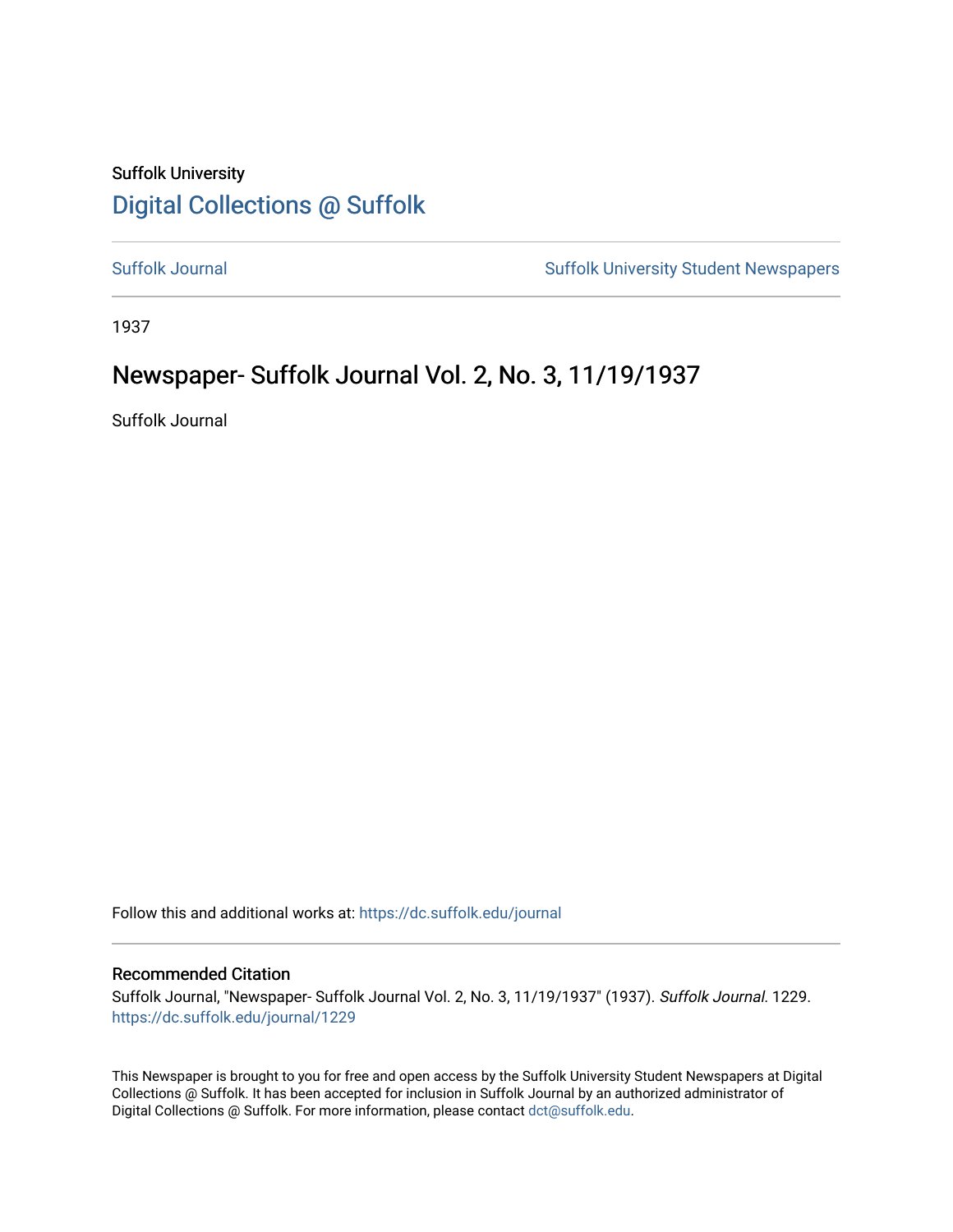# **LA ACCEPTE COLK JOURNAL**



*rrThe heights by great men reached and kept Were not attained by sudden flight;* 

*~ut they, while their companions slept, Were toiling upward in the night." -J:,ongfellow.* 



VoL. 2, No. 3

 $-$ dii

# **Pollard Leads Law Alumni Lowell Club**

## BOSTON, MASSACHUSETTS *November 19, 1937*

# **SUFFOLK MEN RECENTLY APPOINTED JUSTICES**



**4**

thusiastically endorsed the plan of continually in public life. the Lowell students and have of-

fered their unstinted support. elected fifth time as mayor of hats, and the firm name soon fell able group who have won high Samuel S. Pollard has been unani- Lynn. John W. Lyons, Suffolk '23, <sup>| into</sup> desuetude, for Jack's wife honors during the fifteen years mously elected president pro-tem. was apparently elected mayor of **shortly thereafter was admitted to** that have elapsed since graduation liam H. Henchey, Suffolk '21, to **He** has appointed many sub-com-Cambridge. John C. Carr, Suffolk **the bar and offices were opened un-**from Suffolk. mittees to help him in organizing ex-'30, was elected mayor of Med- der the name of Mahoney & Ma- John Mahoney's success in pubthe club and establishing perma- ford. Mayor Carr completed prac- honey, a firm which has ever since lic life has long been a by-word young man, Judge Henchey was nent quarters. The following tically all of the work for the de- **honorably and successfully en-** among his friends. In the Massa- elected mayor of Woburn, and his Lowell students are working dili- gree at Suffolk. Dewey G. Archam- **gaged in the practice of the law.** chusetts House of Representatives public record since that date has gently with President Pollard: bault, Suffolk '30, was re-elected In his new exalted position, for he became an outstanding leader. been outstanding. He entered Louis A. Biron, John C. Burns, mayor of Lowell. James P. Kirk, John Fraser, John

A group of Lowell undergraduates has organized a club of Lowell students attending Suffolk University Law School for the purpose of bringing together the boys of our School and at the same 2 brought smiles of victory to many time helping each member by aids to be had through frequent discussions of law problems. The **Club** has petitioned the Board of Trustees of Suffolk University for cher. The Club will establish headfit all Lowell students.

# Auld Lang Syne Governor Honors University In Judiciary Selections

The elevation of my friend and **Probate Bench recalls to mind the chell, or Getchell** & **Mahoney, that** . . commenced the practice of the law Mahoney & Getchell, whereas if  $I|$  tion.

giving him valuable friendships ening to note the growing recogni- 1922. (How well I remember the during his four undergraduate and contacts and the scholastic tion that is being accorded to Suf- Clerk's clarion cry of "God save years he carried on in the same **classmate, John V. Mahoney, to the** The appointment of John V. <sub>|</sub> sometime firm of Mahoney & Get- of Probate of Suffolk County is deeply gratifying to every Suffolk trained men in various sec- the **Commonwealth of Massachu-** manner in the legal profession, tions of the Commonwealth. **setts" upon our admission to the** every case that he undertook be-<br>Maurice J. Tobin, ex-'30 was bar that day!) The reason for  $\left| \begin{array}{c} \text{every} \text{case that he undertook be-} \\ \text{if } \text{neg a fresh occasion for } \text{def.} \end{array} \right|$ ing a fresh occasion for deep delveasily resolved, for if Jack drew up but an increasing law practice a pleading, it was accredited to caused a termination of the rela-

J. Tansey, Raymond A. Webb, Louis A. Desmarais, Paul A. Turcotte, Joseph F. Donahue, John J.

## **Elected To Public Office**  --

## **To the Editor of**

**The Suffolk Journal:** 

mayor of Lowell. **which he is so eminently fitted,**  His service as trustee of the Bos-Suffolk Law School in September **Judge Mahoney will undoubtedly**  ton Elevated Railway was followed 1917 while in the employ of a local become one of our Common- by appointment as chief secretary bank. He was later appointed to **wealth's great jurists.**  Arthur V. Getchell open secret for weeks that Ma-<sup>[His</sup> progress in Law School and his

 $\bullet$ 

The elections held in various Massachusetts cities on November Suffolk men. It is especially heart-

permission to use the name of the the City of Boston. Mayor Tobin firm name was our inability to school and to receive the official made an excellent record in his **agree on who came first. But the**  sanction of Dean Gleason L. Ar-freshman year at Suffolk, but be- **doubt in any individual case was**  qualters in Lowell and will build department in the Telephone Com- **a pleading, it was accredited to**  up a Law Library which will bene-pany and election to public office, **Mahoney** & **Getchell, whereas** if I overwhelmingly elected mayor of **doubt as to the proper order of the**  cause of promotion to an important he was obliged to suspend his law started the proceedings, the plead-

Many Suffolk alumni have en- study. Since that time he has been ings bore the name of Getchell & of Daniel J. Doherty the newly continually in public life. **Mahoney. Our law offices in those**  elected National Commander of J. Fred Manning, Suffolk '19 was **days were under our, individual**  the American Legion and of a not-

Casey, George W. Dolan, C. William Connor, Joseph J. Boisvert, Suffolk University Law School De-John O'Connor, Alexander Kekin-bating Society (Morning Division) akas, Thomas L. Crowley, Thomas for the season 1937-38 was held on Harrington, James F. Hennessey, Tuesday, October 19. James T. Keefe, Henry P. Kelley, At this meeting the following Raymond Kenney, W. Sumner were elected to serve as officers: Kenney, Maurice Maguire, James **David W.** Noonan, president; B. Monahan, Alfred N. Shamas, Francis X. Morse, vice-president; The first annual meeting of the

to Governor Hurley. It was an the Internal Revenue department. honey was slated for high judicial increasing usefulness in the deappointment, but his selection as partment led to his appointment as successor to Judge Arthur W. head of the legal staff of the local Dolan of the Probate Court who department of Internal Revenue had gone to the Supreme Court even before he had been gradubench dispelled all doubt. We be- ated or had taken bar examinalieve that John V. Mahoney is of tions. The excellence of his Law Supreme Court stature, and we School record made him a logical hope that he may follow his dis- choice when in September 1921, tinguished predecessor to the same tribunal.

Nicholas Speronis, Robert E. Tur-James H. Quirk, treasurer; Wilcotte, and Raymond R. Vigneault. liam Reinhold, secretary.

**on a memorable September 22,** folk man. An outstanding student both of the new judges were gradu-The friends of Suffolk were cer-Mahoney, Suffolk '22, to be judge  $\vert$  tainly thrilled when they read in the newspapers that Governor Hurley had made two judicial appointments on the same day and that during his four undergraduate ates of Suffolk Law School-Henyears he carried on in the same  $\left| \text{chey } '21 \text{ and Eisenstadt } '27. \text{ Sam} \right|$ Eisenstadt is remembered at Suffolk as a keen-eyed young man who studied diligently, and who always had a smile for his classing into the law. For several years mates. It was no surprise to those agree on who came first. But the Judge Mahoney was on the cor- who knew him in Law School that doubt in any individual case was recting staff of Suffolk Law School  $\begin{bmatrix} \text{Sam} \\ \text{into} \end{bmatrix}$  should have gone easily resolved, for if Jack drew up but an increasing law prectice into politics and won high honors in the Massachusetts House of Representatives. Judge Eisenstadt is sure to become a capable and humane justice in the important court to which he has been appointed.

## **DEBATERS MEET**

#### *Correction*

Credit for the article "Portrait of An Innocent Man," published in the last issue, was erroneously given to Miss Lucasta McTether, the wellknown baritone soloist of Back Bay and -Tenean Beach. The article was written by<br>Mr. Laurence F. Simcock, Law '39, and a member of the *Journal* staff. Judge Mahoney was a classmate

Governor Hurley made a very wise selection when he named Wilsucceed Judge Morton in the Woburn District Court. When a very Dean Archer needed an assistant in

( Continued on Page 3)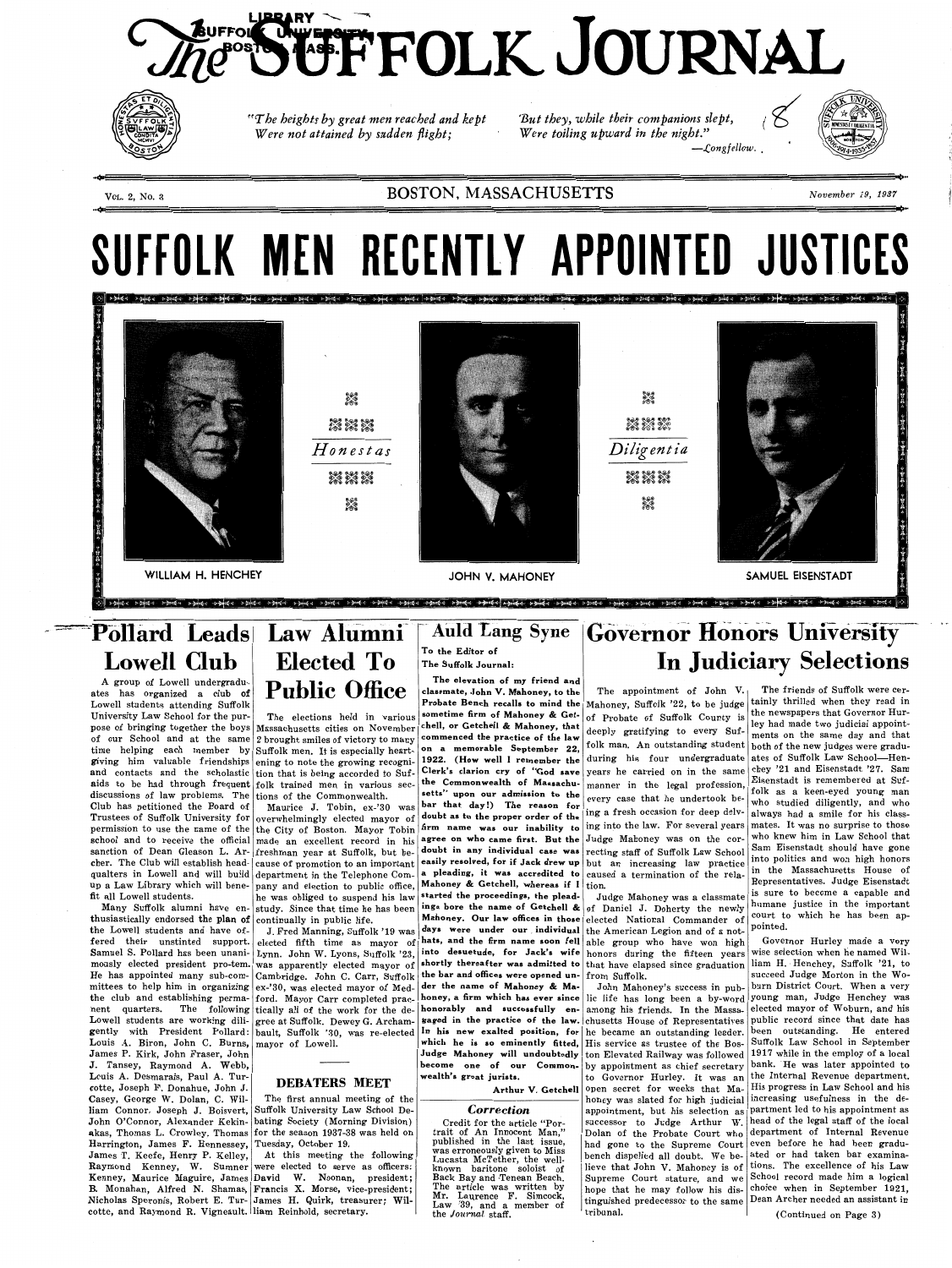# **Suffolk Players Will** Conduct **Play Contest**

### **EVERY STUDENT IN UNIVERSITY IS URGED. TO ENTER**

Dust off your typewriter! The Suffolk Players announce another *One-Act Play Contest!* Open to *all*  Suffolk students!

Suffolk's second *One-Act Play Con-* belong to the author. test. A prize of ten dollars in tuition will be awarded for the play second in merit. The Suffolk Players will produce the winning play sometime during the spring of 1938.

*Storm Signal,* by Theresa M. Bodwell, C.I.A., '40, last year's winner, was produced by the Suffolk Players on April 22, 1937. It in the February issue of  $\mathit{Sufjolk}$ was the first play ever attempted *Journal.*  by Miss Bodwell, a fact which should encourage others to try their luck. Various books on play writing will be found in the University Library reserved book section. Please call at the main desk for these books.

#### **TYPE OF PLAY**

Any type of One-Act Play may be entered: melodrama, comedy, tragedy, farce, phantasy, or musical. If a play with music is enbe original.

#### **NUMBER OF PLAYS SUBMITTED**

A student may submit several entries, but only one prize will be awarded any contestant. He may work alone or in collaboration with equally divided between **authors.** 

#### **STAGE SETTING**

Plays must be practical from the standpoint of stagecraft  $-$  something that can be produced effectively and inexpensively on the stage of Suffolk Auditorium.

Production of the winning play Suffolk students, should such a and twenty dollars to be applied book ever be published by Suffolk. toward tuition is the first prize in All other rights, and the play itself, The Suffolk Players reserve the right to produce any play submitted, either on the stage or over the air, and to include the play in any collection of original plays by

#### **LENGTH**

Monday evening, January 17, 1938. Donalds, Gleason, Jr., and even *No extension of time will be allowed.* 

The play must require for production not less than twenty minutes nor more than one hour. Only one stage set-but lapse of time may be indicated by lowering the curtain.

The author and the title of the winning plays will be announced

#### **COSTUMES**

The atmosphere of the stenographic room was heavy with sus-Surprise!"

The contest closes at 9:30 P.M., force, the Library staff, the Macto greet them. The College and support of his argument.

Must not be expensive. Consideration should be given to their being made by the Costume Committee of The Suffolk Players rather than rented from theatrical supply houses.

## **Library Lines RECENT GIFTS**

# Shepard's *Massachusetts Cita*was silent and dark. This unusual Since many of the students have state of affairs lasted but for a student of compinent words of explanation as to their

Yes, it was a birthday party for The purpose of *Shepard's Cita*-<br>em both and such a party! The *tions* is to enable one to determine group which had gathered there ity upon which he plans to rely in

For example: One knows that his A glance to the right and the in the book, one can tell if the case

> with the United States Constitution and codes. Here can be found a list of Massachusetts cases referring to particular sections of United States Constitution and to the United States Laws.<br>The next section deals with the

**CAST** 

Any description or explanation of the setting or characters that may be needed, also a list of the characters must follow directly below the title. Beginning with second page, page numbers should be in top pense as President Archer and right-hand corner. No manuscripts  $r_{\text{r}}$  riances Cambria slowly ap-<br>will be returned so be sure to keep proached the door. When they will be returned, so be sure to keep a carbon copy.

#### **RIGHTS RESERVED**

#### **DEADLINE**

All decisions are final.

The winning play will be produced sometime in the spring of 1938.

## **GRAD SCHOOL BRIEFS**

#### THE SUFFOLK JOURNAL

## **Happy Returns!**

# Legal Innuendoes

tered, both words and music must | men who must work for a living than one author, the prize will be now have five departments which These were opened amid considwho saw the same vision that he had seen. As a result we now have allow one to follow his own bent, to become proficient in Liberal Arts, Business, Journalism, or Law. rily responsible for the growth of the Law School which now numbers approximately three thousand alumni. There have never been any demands nor requests made upon but their required class work. The time has now come, however, when every man who has benefited by his association with the School should go to work for the School. We have a large new plant which will accommodate many students. We have an efficient faculty keenly

aware of the problems that face and only the cruise setting re-Although the hour had changed, the sound of the clock striking five was the signal which brought the festivities to a close even as the magical twelve of fairytale fame. Soon, everyone had gone mained as a memory.

situation where the user knows the North Eastern citation of a Massa-The service is kept up to date by

Gleason L. Archer has presented duction of the American Eagle in

for here instead of the usual cream-colored walls lined with on a table. A mirror surrounded by small rocks clearly indicated that here was the rocky coast of

work alone of in conaboration with **the place in this community.** We came the center of attraction. The Citations also deals with the **but with our congenial telephone** others. If a winning play has more in the high place **Our baptism of fire was** none *tions* by Professor Kenneth Wil-Frances Cambria slowly ap- items by Hotesson Kelliech while too sweet; it appears that there proached the door. When they lawyer's most important tools. A are libel laws in this Common-<br>reached it, they stopped short in lawyer without Shapard's would be a 14 and 21 and 11 ii 1 reached it, they stopped short in<br>astonishment, for instead of buzz-<br>ing with activity as usual, the room<br>or a minister without the Bible.<br>was silent and dark. This unusual  $\begin{bmatrix} 1 \\ 2 \\ 3 \\ 2 \\ 3 \\ 4 \end{bmatrix}$  or a minister wi state of affairs lasted but for a **fixed included** an opportunity to examine staff and Rocco Curelli of the Law<br>second longer, for then the silence and use Shanggal's Citations a few School are this month's best bet second longer, for then the silence and use *Shepard's Citations*, a few **School are this month's best bet**<br>was broken by shouts of "Surprise! words of explanation as to their for hearts and flowers. It appears use may be in order.<br>The purpose of *Shepard's Cita*- $\begin{vmatrix} \n\text{that the Law School Robert Taylor} \\
\text{the purpose of *Shepard's Cita* - \n\end{vmatrix}$ Yes, it was a birthday party for<br>the purpose of *Shepura's* City<br>them both and such a party! The *tions* is to enable one to determine<br>lights flashed on revealing the present-day value of any author. hich he plans to rely in that not, a moustane silently ap-<br>his argument.  $\begin{bmatrix} \text{max} \\ \text{mean} \end{bmatrix}$  on the upper lip of Mr. to greet them. The College and support of the book is de- **Curelli?** ... The author of "Cruis-<br>Law School office staffs in full The first part of the book is de- ing the Corridors" is daily giving voted to citations in point with some **ing the Corridors**" is daily giving<br>the lineur Maccochusetts some **lectures** in the smoking room on other known Massachusetts case. **lectures in the smoking room on**  $\Gamma$ them a joyous cruise from the point is supported by 100 Mass. 204.  $\begin{bmatrix} \text{to} & \text{interested} & \text{and} & \text{non-interested} \\ \text{free} & \text{from} & \text{to} & \text{to} \end{bmatrix}$ **ed and non-interested**  rock-bound coast of Maine to the Turning to this case in *Shepard's* **function** *following* this one?  $\begin{bmatrix} \text{sumny} & \text{short} \\ \text{sum}\end{bmatrix}$  shores of the West Indies we find there listed numerous other  $\begin{bmatrix} \text{column upon competing this one} \\ \text{...} \end{bmatrix}$ . **Correction** . . . Jack Donovan, aboard the *S. S. Suffolk.*  $\begin{matrix} \text{cases} & \text{otherwise} \\ \text{cases} & \text{otherwise} \end{matrix}$  and  $\begin{matrix} \text{matrix} & \text{matrix} \\ \text{matrix} & \text{matrix} \end{matrix}$  and  $\begin{matrix} \text{matrix} \\ \text{matrix} \end{matrix}$  and  $\begin{matrix} \text{matrix} \\ \text{matrix} \end{matrix}$  and  $\begin{matrix} \text{matrix} \\ \text{matrix} \end{matrix}$ abbreviations, which are explained  $\begin{bmatrix} \text{the } \text{entropy} \\ \text{has } \text{now } \text{decided to be an embryon-} \end{bmatrix}$ scene changed as though by magic, in point has been overturned, cited, **ic Congressman** ... **Headlines of a**  In point has been overturned, cited, **local newspaper** . . . <sup>1</sup><sup>5</sup>00 AR-<br>interpreted, distinguished, modi-**contract in the set of the set of the set of the set of the set of the set of the set of the set of the set of the** fied, or otherwise affected by more **RESTED IN VOTE FRAUD"** ... **Tends We wonder why** ... **Ten minutes We wonder why** ... **Tends We wonder why** ... **Tends** shelves, a new sight met their eyes. Tecent cases.<br>A cunningly contrived bird's eye The second main division deals **before the Friday morning lecture:** view of their cruise was set forth and codes. Here can be found a this morning." 2nd law student: "I **can't,** I **need the sleep too much." This was definitely not a sales lecture** ... **Seen in our favorite 5** & **<sup>10</sup>**... **Tom Harkins apparently**  Thirty-one years ago President Maine, while further inland white the very lead of the section deals with the very much absorbed in the wait-<br>Archer, in a small room in Rox-tissue paper snow and bits of pine Massachusetts c Massachusetts constitution, where- **resses** . . . and he wasn't on his in a result of pine Massachusetts constitution, where- **respectively respectively respectively respectively respectively respectively respe** bury, began an educational experi- gave more evidence that this was in every case dealing with the con- **lunch hour** • • • **W. Sumner Ken-**<br>ment that has meant much to young **ut and the first of the state of the state of t** ment that has meant much to young the Pine Tree State. At the other stitution is cited.  $\frac{1}{\sqrt{1-\frac{1}{n}}}\int_{0}^{\frac{1}{n}}\frac{1}{\sqrt{1-\frac{1}{n}}}\frac{1}{\sqrt{1-\frac{1}{n}}}\frac{1}{\sqrt{1-\frac{1}{n}}}\frac{1}{\sqrt{1-\frac{1}{n}}}\frac{1}{\sqrt{1-\frac{1}{n}}}\frac{1}{\sqrt{1-\frac{1}{n}}}\frac{1}{\sqrt$ men who must work for a living end lay the sunny green isles of the Another section deals with cases with the set in the set of the while trying to obtain an education.<br>Furthing to obtain an education. West Indies, bright For thirty years that idea has been West Indies, brightened by bits of model waves, accompany seem, he anticipates no diffi-<br>nurtured and made to grow, pri-green tissue and reflected in simi-<br>tion every case on a narticula nurtured and made to grow, pri-green ussue and renected in simi-<br>marily by President Archer and ar glassy waters. the small band of loyal helpers after all had admined this area centenary Edition can be found. Suffolk University which holds a each appropriately inscribed be- the G. L. or G. L. Ter. Ed. **Street, not with Louise Weiscopf,** alienation of affections suit . . . tion, a huge box laden with gifts and resolution and resolution and **John Furbush walking down Park**<br>each annropriately inscribed best and resolves not in Street, not with Louise Weiscopf, **operator, Mary "Beatrice Fairfax" Young** ... **What's the secret of**  chusetts Case, listing the cases un-<br> **possible ... Bill Callahan trying** der the appropriate N. E. citation. **possible**  $\cdot \cdot \cdot$  **Bill Callahan trying** regular supplements, also the gift **actually stays in nights in a bona**  of Professor Williams. **fide attempt to study** • • • **Do you**  Since this is the 150th anniver-<br>**Right Run of the Constitution** Described **Bill?** . . . What member of the sary of the Constitution, President **Bill? iibrary** staff (fem.) was seen at a "Shrine of the Constitution and the Southland not so many Satur-<br>a "Shrine of the Constitution and day nights ago, dancing to the the Declaration of Independence" and **hot strains of Blanche** to the Library. The documents **calloway** and her orchestra?... are facsimiles of the originals and **Are you guessing?** . . . Rex Fareare framed in removable metal **Are you guessing?** · · · **Rex Fare**cases which fit into a floor standard. **well unify the Junior Class on a ticket**. On top of the standard is a repro- **dent of the Junior Class on a ticket,**  duction of the American Eagle in on that same ticket as a secretary the Library of Congress. . . **we wonder why** . . . **Speaking of elections** . . . **we note that the Senior Class is holding a special election to vote for vice-president**  . . **This is evidently a desirable office, as everyone and hia brother** 

> **are running for same** .. , **Deadline**  flash....Jack Donovan (see above)

Should not exceed twenty-five. **MANUSCRIPTS**  All manuscripts must be neatly There is a need for Suffolk Uni- were elected—President John Lintyped on white paper. Copy must versity. It should be our job to at  $|{\rm coh}$ , Vice-President William Kenbe double-spaced. Left-hand mar- least let the public know that we  $\begin{bmatrix} ny, \end{bmatrix}$  Secretary Thomas Kelley, gin must be two inches wide. The have that which is necessary to fill Treasurer Frederick Drew. Edfirst page must be the title-page, this need. New students may beand must also carry the author's gin their work at the mid-year term. name; the fact that the play is sub-Why not set this as our goal that mitted in the Suffolk University every student or alumnus to get One-Act Play Contest; and the a new student for one of the four date, January 17, 1938. For your colleges between now and Februguidance, a sample title-page will ary 1, 1938! This is a very pracbe posted later on one of the bulle- tical way to help President Archer, tin boards in the second floor cor-Suffolk University and ourselves. ridor of the University Building. This is a sure way to get stu-The second sheet must have writ-dents. Next month we will suggest ten in the top left hand corner a plan which will work to get our the title and author of the play. Endowment Fund. sell the University to our employers  $\frac{8 \text{ for the initial meeting of the } 5:30}$ and friends. *We need endowments*  debating club. The meeting was and students. Our friends and em-<br>
supervised by Dean Archer and ployers can help us to get both. Miss Newsome. Temporary officers ward Jackson was appointed chairman of the constitution committee and H. Edwin Kantor, social relations correspondent. Dine At . . . **.DERNE** LUNCH **Next Door to School 30 DERNE STREET R. H. Morgan, Prop.**  All Home Cooked Food Silex Coffee and Cream • Mabel Haigh, Prop. **has definitely dropped out of the fight for office** ... **Bob McLaughlin and Nellie Ann feuding** ... **All members of the McLaughlin clan heed this call** ... **Query .** .. **What keeps that worried look on Cop Sullivan's face, his wife or T. J.?**  Do You Know Where To Buy Fresh Candy and Cigarettes at Popular Prices? *try*  SUFFOLK UNIVERSITY BOOKSTORE

the young man who must earn

while he learns. We as a group should not sit back and ask President Archer to do all the work while we receive the benefits. What can we do? Well, I think we might all try to

President Archer has been prima-lar gift was a toy hula-hula dancer the Student Body to do anything cookies, candy, and nuts **were**  After all had admired this crea- centenary Equiton can be round.<br>Still another section deals with erable merriment since there **were**  a number of jokes. The most popuwho was obliged to display her talents for almost everyone present. Last but far from least, the refreshments consisting of a beautifully decorated cake, tonic, served.

## **LINCOLN LEADS**

Monday evening, November 1, twelve students gathered in Hall

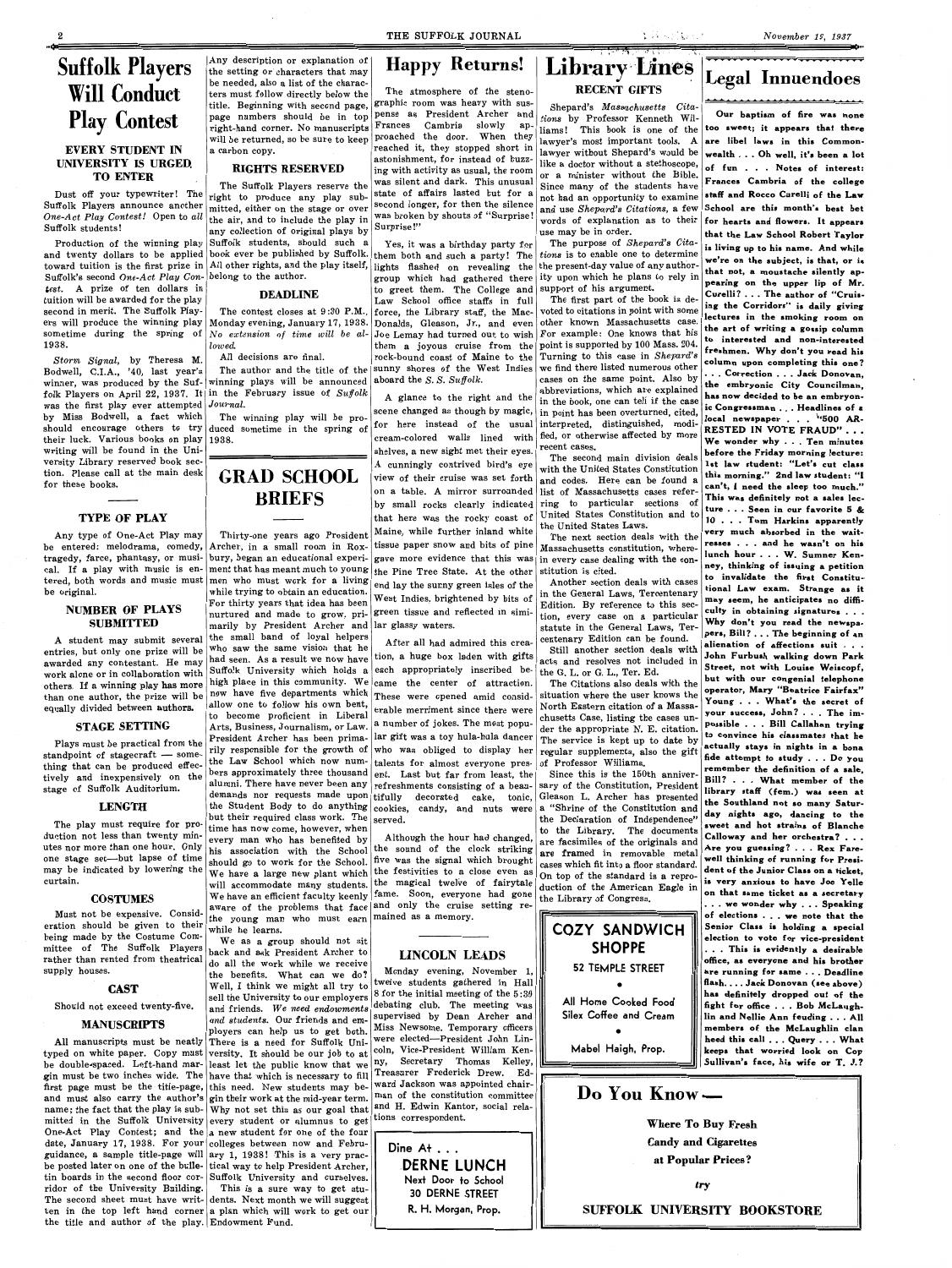## *Reverend Benjamin F. Kubilius Has Served South Boston Community For Thirteen Years*

On the evening of October 17, more than one hundred members of the Parish of St. John's Lithuanian Methodist Episcopal Church in South Boston joined with other prominent citizens and friends of their popular pastor, Rev. Benjamin F. Kubilius, in tendering him a testimonial banquet in recognition of his thirteen years of service in the community. Suffolk University students and faculty know Mr. Kubilius best as a member of the teaching staff in the Department of Biology of the College of Liberal Arts and as a student in the Law School.

In the beautifully decorated as- $|Way''$  rendered by Miss Avakian. sembly room of St. John's Church Another number which pleased the a very delicious banquet of Lithu- audience was the duet by Madam anian and American foods was Kubilius and Miss Marshall, "Stali," served. Among those seated at the by Blumenthal. These talented head table, many of whom later musicians are members of the Bos- Massachusetts and the election of took part in the program, were Dr. ton Sunshine Serenaders whose Anthony Kapachy, toastmaster; performances under the manage-Attorney Susanne Shallna; At- ment of Mr. L. S. Fielder are well torney William G. Roberts, man-|known for their quality through-| ager of the Malcolm E. Nichols out New England as well as in campaign for Mayor of Boston; other parts of the United States. Mrs. Roberts; William A. Amisie; The address of President Gleason **President Gleason L. Archer of L. Archer, coming as it did toward** Suffolk University; Miss Carrolla the end of the program, proved to A. Bryant, executive secretary of be a fitting climax. The chief Suffolk University; Dr. Donald W. executive of Suffolk University elo-<br>Miller, dean of Suffolk University quently stressed the real need of

Miller, dean of Suffolk University quently stressed the real need of College of Liberal Arts; Miss Em-<br>the United States on the control of the College of the contribu ma M. Le Shane; and the guest of tion of its newer citizens and espe-<br>honor, Rev. Benjamin F. Kubilius. cially those of Lithuanian descent honor, Rev. Benjamin F. Kubilius. cially those of Lithuanian descent. his legionnaires and receiving the

## *Anniversary Dinner to Pastor Tendered By His Parishioners*  **1r.------------------------------------~**

## . ' . ' ' ' **Suffolk Scribe Views the Sports**

#### $\mathbf{P}$ ' . ' •:=============================-====================-·



#### $-$ The Committee on Investigating Anti-Isms reports that Yale is about to do a job on the Harlowisms of Harvard. We suggest that the Yale team should write an article for the "Satevepost" to wit: "Someone there saw Yale." For Larry Kelley (remember him?) has a worthy successor in Johnny Miller who grabs those **passes** from Clint Frank to cash in for Yale. One vote of Yale, for Harvard will have to be better than Harvard to stop Miller to Frank.

Suffolk University College of Lib- clearly the fact that descendants eral Arts brought out in the course of the founders of our nation welof his remarks that in spite of the comed, as well as needed, the comany financial and other obstacles operation of the newer Americans that Mr. Kubilius had to face in in the task of perpetuating the order to secure his college educa- ideals of democracy as formulated tion, Mr. Kubilius had secured by the founders. The enthusiastic from college certain things that reception accorded Dr. Archer's many graduates fail to obtain. remarks by his auditors left no Dean Miller stressed the point that doubt in the mind of the observer a college education had left Mr. that the leaders of the Lithuanian-Kubilius with a keen interest in Americans were heartily in accord Court; Judge John V. Mahoney '22, many subjects and a desire for with his views.  $\vert$  Suffolk Probate Court; Judge Wilmore knowledge and education which educators believe to be a criterion for judging the truly educated man. In concluding, Dean Miller congratulated the members Dr. Joseph Pasakernis; Dr. John of St. John's parish and his Lithuanian friends on having as their leader a truly educated man in Mr. Kubilius.

by the addition of musical selec-Walter Balchas; Mr. and Mrs. tions. Madam Ona R. Kubilius, Stephen J. Minkus; Miss Rose Mormezzo-contralto, sang one of her ris; Anthony Navis; and Dr. Frank own compositions entitled "Onute." Puskunigis of Worcester. **Mr. Wil-**Miss Marshall's rendition of "Ar-liam A. Amisie, on behalf of the nani," by Verdi, was followed by parish, presented Mr. Kubilius with a very amusing pianologue, "Usual a gift.



the United States for the contribu-

Dr. Donald W. Miller, dean of President Archer brought out very

**r.---------------------------------------------------------------------------~** 

~---------------------------------------------------------------------------~] **With six weeks of football behind and two thrill-packed weeks ahead, your Suffolk Scribe was all of a dither as we sat pecking at**  our battered typewriter and glaring at the multi-colored sunset that did us wrong back when we waxed mellow on the approaching foot**ball season for the October "Journal."** 

Diversity was given the program well-known Lithuanian newspaper; Testimony to the fine work done by Mr. Kubilius was given in both the English and Lithuanian languages. Others who spoke were: West, superintendent of the Baptist Hospital; Dr. John Repshis; Attorney J. F. Bogocius; Stanley Micholson, Editor of *Keleivis,* the

**But the sunset glared right back at us and told us that in so many words it was no use continuing trying to predict football games by**  looking at the sunset. What next? The most obvious thing to do was to use ye olde scriblical head. So with a considerable grinding of gears there emitted a paragraph or two of commentary on the things the college boys are doing this semester.

To satisfy our customers who must know just who is going to win what where, here with trembling indexial-fingered typing we offer you these hallucinations.

 $-$  :  $-$  :  $-$ 

Boston College, whose flashes of brilliance and flickering• of downright ineptness at this game called football have puzzled their critics all season except those who read this scribe's prediction back in October will meet a week hence the Cross from Worcester. Behind a vastly improved sophomore line Holy Cross has displayed the varied talenta of one Bill Osmanski with great success this semester. But we look for Boston College to thrust back the assaults of Holy Cross as the Crusaders attempt to scale the Heights. Psychology we call it,

#### - $-$  :  $-$  :  $-$  :  $\cdot$

-

#### -- - -

Navy meets the Army and thousands of grads crowd around radios by sea and by land. Two teams battle until death on November 27, so that the glory of the dear old service may come forth in new color. One thing is certain: President Roosevelt is sure of a winning team. Army and Navy this year have been good teams. The same is not complimentary to either, for generally they have better than ordinary teams. However we like the Army to beat Navy but don't say we told you.  $-$ 

There is food for thought as well as for rejoicing in the recent appointment of four Suffolk graduates to important judicial posts in a fifth Suffolk man as National Commander of the American Legion. It indicates in an impressive manner that the public, for many years uncertain about the value of evening or part-time education, has if you know what we mean. n o w concluded t h a t evening trained lawyers are worthy of complete recognition in public service. *We at Suffolk have reason to know that these graduates recently honored will shed fresh lustre upon Suffolk University.* **Daniel J.**  Doherty '22, touring Europe with highest honors from France and England, being entertained by world famous men, should demonstrate that the poor boy who has ability, integrity, and a **willing**ness to sacrifice his hours of leisure to prepare for service to his fellow men will eventually make his mark in the world. Judge John E. Fenton '24, Chief Justice of the Land liam H. Henchey '21, and Judge Samuel Eisenstadt '27 were each Dan Doherty.

'18, Sidney Rosenberg, '25, George on general all-round end play, Miller is easily the superior of Laughing A. Murray, '30, and Perlie Dyar Larry. We'd gladly stuff the ballot box for Johnny Miller. The name of Johnny Miller flickered past a paragraph ago. And his name will do more than flicker when the All-American pickers go to work. To say that his brilliance approaches that of Larry Kelley is to say enough, for Larry has had no peer among pass snatchers. And The rambling speedster from Holy Cross, Bill Osmanski, has made Holy Cross what it is today. And if B. C. is not careful, Gil Dobie will shed even more copious tears than he has previously this season. Osmanski functions behind a line that opens up those holes for him. But even without holes, Osmanski smashes his way through. A great man on a team that has proved that it could dwell more on deeds of the present than on the past! Harvard presented for the grid wars this season a team that had the experience, if not the starring ability, to win its games. But there broke into the Harvard lineup in mid season, a lad by the name of "Torby" MacDonald, who fresh and eager in his sophomoric manner, proceeded to change Dick Harlow's well-known opinion of sophomores re football. MacDonald breathes, lives, and eats football, for he has so many relatives who do the same thing that it would take another page to relate their deeds. So, enough to say that Harvard has a swell kicker in MacDonald who has two more years to boot for "deah old Haavud." Watch him in '38 and '39.

A grand old series is renewed in South Bend on the 27th. There two teams will salvage something from the fall season, which has not been any too good for them. Notre Dame, it may be recalled, was characterized in these columns as a team that had a whale of a tough schedule and not much of a team to meet it. While we secretly hoped for better, we were not surprised when they were beaten by Carnegie Tech. And did that Navy game finish remind us of the days of two or three years ago when Notre Dame on two successive week-ends came up with a whirlwind finish to whip both Army and Ohio State. undergraduates at Suffolk with Southern California was our prediction for the Rosie Bowl festivities, **this year, only it appears that we should have left off the Southern. But when they meet in South Bend, it should be a whale of a game, championship or no championship. Notre Dame's our football Alma Mater, so here's a vote for Notre Dame, a great team.** 

#### $-$  :  $-$  :  $-$  :  $\cdot$

years. It is, of course, impossible **I The season closes next Saturday. Only one other game shall we** to forecast what men now in our **mention**, and that is the Pittsburg-Duke clash. Watch out for fire-

## **BENCH**

#### ( Continued from **page 1)**

#### *'22 Scores Again!\_·*

William J. Gormley, '22, classmate of Judge John V. Mahoney, has been appointed assistant secretary to the Governor-another honor for the class of 1922.

his course in Torts. For sixteen years Professor Henchey has been one of the pillars of the school. His personality and his clarity of thought and expression in the lecture room have endeared him to successive freshman classes since 1921. To them it will be a pleas ing experience to see "Bill" Henchey presiding over a court room, for it will recall the days at Suffolk when Professor Henchey directed their efforts in mastering the problem of what is meant by a reasonably prudent man. 13.

## *A Grand Fight!*

Manuel V. McKenney, law student, class of 1940, lost the nomination for Common Council from Ward 2 in Everett, by only sixtyfive votes. This was his first year voting. Primary day was October



## **CHAMBERS CAFETERIA**  27 MYRTLE STREET

BEACON HILL -++-- **Special Discount to Students** 

> **Lunches 25c Dinners 35c, etc.**

> > -++--

**The Largest Cafeteria on the Hill** 

It is easy in retrospect to recognize a notable group of men in any given class of Suffolk's earlier classes will win high honors here- **works from this meeting.**  after, but we know that walking our corridors today are men and women students in the various departments of Suffolk University who will become famous in days to come. The world awaits you, students of Suffolk, and you have assurance that there are no barriers to your success. *Recognition in public service or any field of life depends upon yourself.* 

The newly elected Boston City Council has four.Suffolk men in its membership: Clement **A. Norton,**  Chase, ex-'30.

> **PARMENTER'S**  LUNCH

36 MYRTLE STREET Best Food - Tastily Prepared Your Patronage Appreciated

All Home Cooked Food

H. N. Parmenter, Prop.

**LOCAL LINES. Victory has not been around Boston during the past few weeks. Off we went to a whirlwind start, only to land with a thud as different teams lost their balance! But even though our boys didn't do all they could have done in bringing home the bacon, they did bring home some good football. When in one season publicized elevens such as Army, Yale, Georgia, Dartmouth, North Carolina State, Temple, Detroit to mention only a few grace the stadia of our city,**  who can kick about the football menu? Boston is on its way to bigtime football now, to stay 1

Stars shine in heaven around Boston and also on the gridiron. Lou Blaszynski, aged B. U. star, strikes this critical eye as being worthy of at least All-Eastern if not All-American. Mr. B —  $$ is the odd case of a senior finally hitting the pace he struck back in the freshman year.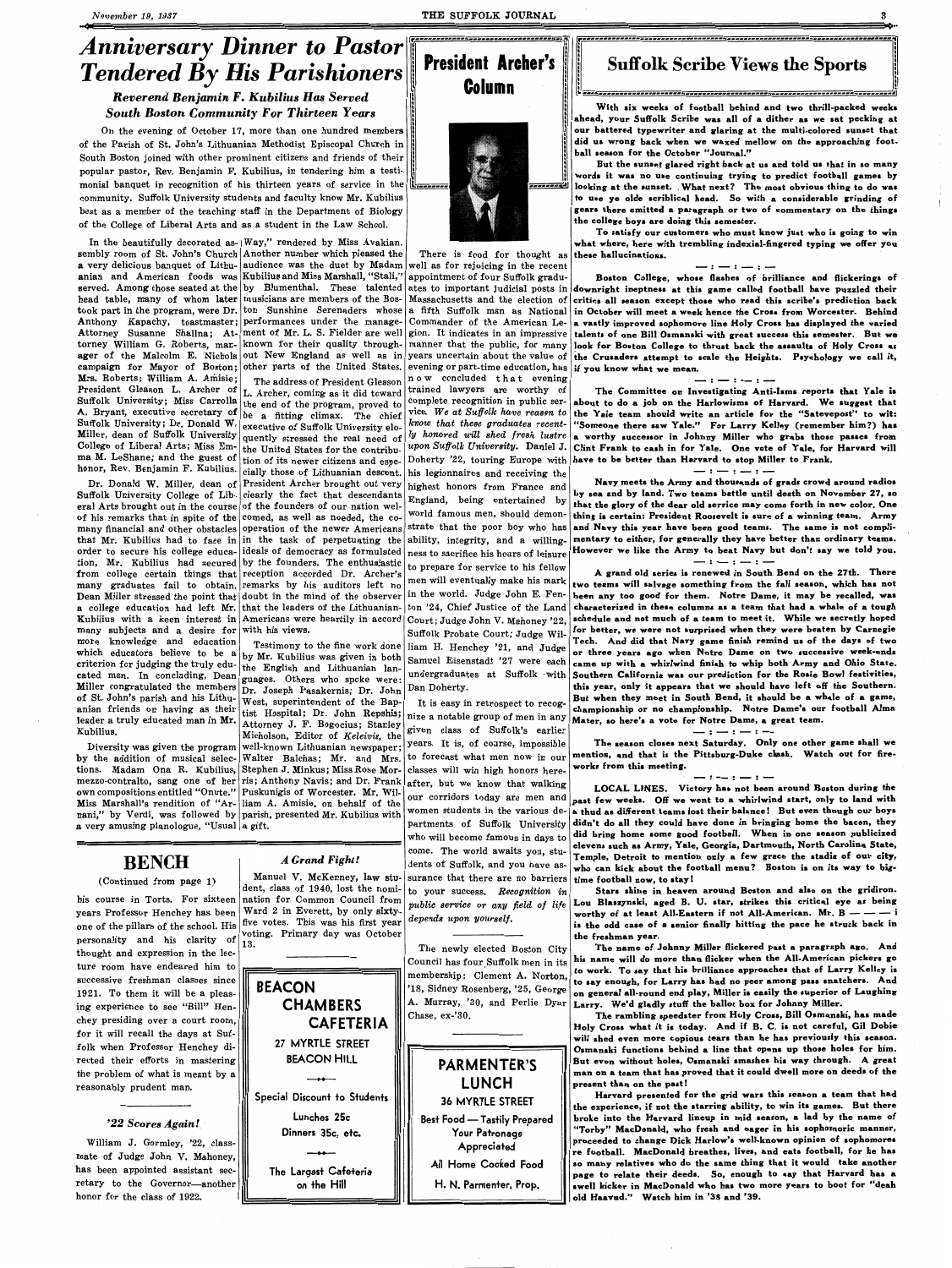

Official newspaper published by the students of Suffolk University. Editorial Office at 59 Hancock Street, Boston, Massachusetts. Subscription Price, \$1.00 per year. Single Copy, 10 cents. Advertising rates on request.

#### *EDITORIAL STAFF*

Associate Editors: James F. Rand, Journalism '41 Hara ch Kazarian, Journalism '41 News Staff: Edward Jacobson, Law '39 Lawrence F. Simcock, Law '39 Rocco Currelli, Law '40 Robert McLaughlin, Law '38 Business Manager: Thomas L. Harkins, Law '39 Advertising Manager: Howard Slossberg, Law '39 Faculty Adviser: Thomas G. Eccles, Journalism *We Invite You to Join Us in Publishing the Journal* 

EDITORIALS

The spirit of correct thought, invincible moral courage, spiritual fervor, and powers of light, right, and justice led by truth made Suffolk University possible; and these ingredients in the foundation and superstructure shall lead to a greater and still greater Suffolk University, because *that spirit once having begun its work can never die.* 

~----------------------------------------------------------------------------~,

## IMPRESSIVE SIMPLICITY

As one comes into Suffolk University and walks along its corridors and notices the halls and lecture rooms, a single word will flash across his mind and describe all that he has seen. It is the word *impressive.* Not the impressiveness of arrogance, selfish power or cold, impersonal hardness; but rather the impressiveness of simplicity, of selfless interests, and of benefaction.

Suffolk University is the material manifestation of what President Archer is spiritually. It is the reflection of the Archer spirit, that a person can see even in the very wall itself.

Within the past few days one of | The remedy for this situation is our most prominent leaders has to acquire in college days an intaken occasion to call the atten-terest in the well-being and adtion of educated men to the duty $\vert$ vancement of the other fellow. We that is theirs toward their fellow- are enjoying the benefits of Suffolk success in college studies, of demen and the community. He University because of the kindness phrased the question that arises in and interest of other men who you are studying and of utilizing the public mind as to what the  $|$ made the University possible. to the fullest extent opportunities educated man is doing to justify Those men were not thinking of for learning in the classroom. Now his education. What use does he self. They had attained their de- for a few suggestions as to how to make of it? What is he doing to grees and were out in the world. utilize most effectively opportunihelp his fellow-man? What inter- But while attaining their degrees est does he take in the civic side they had also scaled the heights of class period. of his community's life? In what true education in that they had Repetition, or what some psyway has his education been of bene- come to know their fellow-man; chologists call practice, does not fit to society? Did he acquire any know his faults and failings; his high ideals in life during his school vices, his virtues; and his needs. will take place. The function of career? What is he doing to put There can be no true education if repetition according to some of the these high ideals into practice?

In the two preceding issues of this column we have stressed the importance, from the standpoint of veloping an interest in each subject ties for learning outside of the

With magnificence and impressive simplicity Suffolk University radiates the spirit of Archer. And that spirit, as gentle as a zephyr, influences the life of every student, for all can feel its beneficent effects. It is the spirit of Archer translated into Suffolk University, translated into the student and alumni bodies, and translated into the world of their contacts.

## THE HEART OF NATURE

Now the public has a right to ask these questions and a further right to demand an answer. Too many educated men come out of college with only book-learning to their credit. It should be our job as students and educators to inquire into the cause of this and the remedy for it. Perhaps it is not of us collegiate days are or have been days of intense struggle. The and tuition; the attempts to help out at home, while striving for our own advancement in life, are all so constantly before our minds that we constantly before our minus that education. Develop an interest in and likely to forget that there are the other fellow! Develop an inselves. This is a natural failing of activities! Many years hence you devote the remainder of our dismankind, and let him who is with- will be thankful that you were a cussion to an attempt to answer out sin in the matter cast the first part of this great work at Suffolk the first question.

for the other fellow, and see how dowment Drive for other men and<br>women also to enjoy the fruits of University.



necessarily . insure . that . learning only the mind is developed. There modern studies of learning is to must also be a development of the offer additional opportunities for heart.<br>The present Endowment Cam- a difference between "learning" a difference between "learming" paign offers all of us at Suffolk and "offering opportunities for an opportunity to develop along learning." Let us assume that a these lines. Try doing something new topic is presented in class, by for the other fellow, and see how means of lecture or class discuswell you'll feel. The joys of life sion. The student gives his un-<br>are not monetary rewards but in divided attention and takes abunare not monetary rewards, but in divided attention and takes abun-<br>the consciences of deing and dant notes on the new topic. This going too far to say that for most the consciousness of doing one's  $\frac{d}{dx}$  dant notes on the new topic. This share according to one's ability. is the first "exposure" but not<br>be according to one's ability.  $\begin{bmatrix} \n\mathbf{r} & \mathbf{r} & \mathbf{r} \\
\mathbf{r} & \mathbf{r} & \mathbf{r} \\
\mathbf{r} & \mathbf{r} & \mathbf{r}\n\end{bmatrix}$  and  $\begin{bmatrix} \n\mathbf{r} & \mathbf{r} & \mathbf{r} \\
\mathbf{r} & \mathbf$ You are getting the benefit of Suf-<br>call Make it would be soon proaching mastery or thorough effort to obtain money for books of the section of the possible by your proaching mastery or thorough  $\frac{1}{2}$ <br>and tuition, the attempts to help  $\frac{1}{2}$  ... and the integral of the learning. Probably many other roik: wake it possible by your learning. Probably many other work and contribution to this En-<br>"exposures" or repetitions or rewomen also to enjoy the fruits of should these additional "expoviews will be required. When others in the world besides our- terest in your University and its should be their nature? Let us sures" or reviews come if **we wish**  to make our learning easier? What

The autumnal season is here - colored leaves, squash, nuts, cool weather vember 3, 1937. The list is as follows: and sweet cider. But the real truth about this time of the year is that good old Mother Nature is available to our needs now more than at any other time. Her heart 'is open for us to enter in and her voice is ready to whisper to our inner lives her secrets, her knowledge and her truths.

So - how to meet her? If you live in the country go into the woods; if you live in the city go into the nearest woodland.

Titian at ninety-eight painted his historic picture of *The Battle of Lepanto.* 

## SUFFOLK BARRISTERS

Suffolk University extends congratulations and best wishes to its latest members of the Massachusetts Bar who were sworn in on No-

Reviews or additional "exposures" should come as soon after the first contact with the new material as is possible. According to a study made a few years ago by Dr. Harold E. Jones, college students remember about 24 % of the points in a lecture after 8 weeks have passed under the ordinary review before the examination plan of study. However, the Jones study indicated that a review com-. ing immediately after the lecture made it possible for students to remember twice as much, or  $48\%$ . Try reviewing immediately after the lecture or class discussion and demonstrate to yourself how much easier it makes learning!

- The day? It must be sunny, warm and early morning.
- Preparation? None, go just as you are.

Process? Lose your body in the wilds and then look for your soul.

It is very simple: when you're sufficiently lost, look up to the sky, then look around at the trees, meditate for a moment or two, and closing your eyes tightly cry out sharply, "I am lost, I am lost, I am lost!" (crescendo). After a minute repeat several poems such as *T hanatopsis* or *Ode to the West Wind.* Following this speak as if Nature were present, asking her to come and have a chat with you. After a short pause sit down, preferably on a fallen tree, and wait. Think of nothing.

Nature now enters the scene.

Words cannot describe what takes place, for Nature in voiceless speech shall fill your soul with unspeakable ecstatic wonders, delights and pleasures - glimpses of sublimity, flashes of resplendent joy, rapturous waves of swooning bliss shall sweep over your soul, delirious charms of exquisite enchantment shall be your reward. Then you shall answer Nature and say, with a faraway look in your eyes, "Aw nuts."

## ON THE RECORD

There still remain a number of folk who refuse to believe that despite s a mind of crystal clearness. Lest it be too easily said that man's accomplishments and abilities are of lesser value as he accumulates years, it should be noted that:

## THE OTHER FELLOW

## $By$  Prof. Thomas J. Finnegan  $\left\| \begin{matrix} 1 & 0 & 0 \\ 0 & -1 & 0 \\ 0 & 0 & 0 \end{matrix} \right\|$

Between the ages of seventy and eighty-three, Commodore Vanderbilt added about a hundred million to his fortune.

Kant at seventy-four wrote his *Anthropology, Metaphysics of Ethics* and *Strife of Faculties.* 

Tintorello at seventy-four painted the vast *Paradise,* a canvas seventy-four feet by thirty.

Verdi at seventy-four produced his masterpiece, *Othello;* at eighty, *Falstaff* and at eighty-five, the famous *Ave Maria.* 

Lamarck at seventy-eight completed his great zoological work, *The Natural History of the Invertebrates.* 

Oliver Wendell Holmes at seventy-eight wrote *Over the Teacups.* 

Cato at eighty began the study of Greek.

Goethe at eighty completed *Faust.* 

Tennyson at eighty-three wrote *Crossing the Bar.* 

William M. Benjamin, Arlington Clarence S. Borggaard, Somerville Thomas A. Brett, Mattapan Wilbur W. Broyderick, Lynn Martin T. Camacho, Somerville John C. Conley, Boston Charles R. Flood, Lowell Wolcott H. Fraser, Boston Americo J. Fusco, Lawrence Frank Glazer, Dorchester James B. Greason, Jr., Chestnut Hill J. Russell Harper, Quincy John D. Hodgdon, Westwood George F. Howarth, Watertown Norman B. Hoyt, Dorchester Robert J. Larkin, Jamaica Plain Fritz R. Larson, Saugus Thomas H. Lavin, Leominster Edward Libertine, Braintree John J. Mahoney, Jr., Dorchester Thomas L. McCormack, W. Roxbury John K. McNutt, West Roxbury Edward T. Nedder, Readville Roy K. Patch, Beverly Francis G. Patrick, Taunton Abraham I. Portnoy, Mattapan Thomas W. Quigley, Dorchester Robert J. Reardon, Cambridge Herbert J. Redman, Quincy Frank L. Reinherz, Brookline Frank A. Roche, Medford Frank H. Samson, **Jr.,** Lynn Paul T. Smith, Dorchester Michael T. Stella, Lawrence Burton M. Stevens, Boston Christopher Tate, Malden . George Thom, Jr., Lawrence Millard H. Tibbetts, Cambridge Oscar J. Toye, Roxbury Richard J. White, Jr., Lynn Albert C. Yoksas, Marlboro

## Endowment Drive

The Trustees of Suffolk University announce an important appointment with reference to the Endowment Campaign. Dr. Donald W. Miller, Dean of the College of Liberal Arts, has been made General Chairman of the Endowment Campaign. Dr. Miller is organizing various sub-committees. It is expected that Alden M. Cleveland will continue to act as Alumni Chairman and Professor Thomas J. Finnegan, Chairman of Under-

#### graduate Work.

A new development in the campaign is the organization of a committee for the State of Maine, headed by Philip H. Woodworth, Superintendent of Schools of the Houlton district and widely known in the Pine Tree State. Mr. Woodworth is deeply interested in the welfare of Suffolk University to which so many Maine men have come for legal training.

The facts that President Archer and his brother, Professor Hiram J. Archer, were born. and reared in Maine, and that so many Maine people are connected with the organization, give a special point to the effort to interest Maine people in Suffolk's material well-being.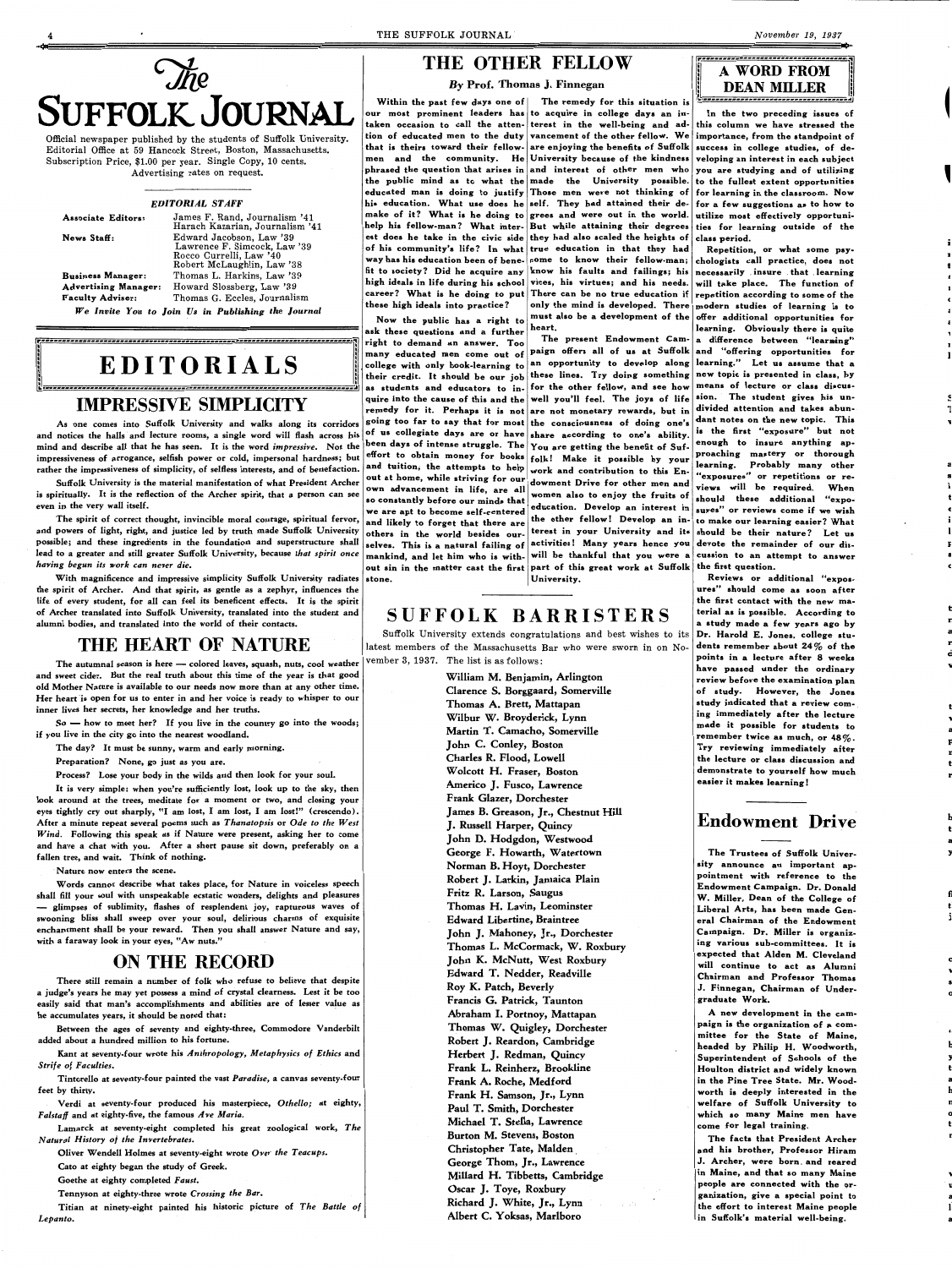**His school career cut short while he was still in high school, he left to go to work to bring in a little added revenue to his family. But Maurice went right ahead, always seeking his education. He had his eye on a law career, so he went to several evening secondary schools to complete the necessary pre-legal education to properly equip himself for entrance to Suffolk Law School.** 

 $-S-C-J-$ 

 $-$  S  $\cdot$  C  $\cdot$  J  $-$ 

## **LAW FILM CLASSICS**

*By Edmund Lawrence Dorfman, President, Film Foundation of America* 

tures by outstanding professors of the National Commissioners on the field. Cheer after cheer reverlaw are the latest development in Uniform State Laws, the Illinois berated from one end of the stathe Law School field. When the Bar Association, and the Supreme dium to the other. Spirited cheers writer was wrestling with the idea Court of that state. I have recently  $\int_{0}^{1}$  for the victors of the moment. last spring, it occurred to him that returned from Washington, where  $E_{\text{quality}}$  spirited were the cheers President Gleason L. Archer of I conferred with Mr. Justice Stone for the team, on the trailing end of Suffolk University, long known by of the Supreme Court, an enthusi-  $\frac{1}{\text{the score}}$ , to fight on. His first entrance into politics reputation, would be just the man astic advocate of this new develop- That wild enthusiasm that is al-**BY THE SUFFOLK SCRIBE** came in 1926, when young Maur- to consult. Fortunately, I found ment. ways present at a big college game The returns were still pouring ice went to the House of Repre- Dr. Archer in his office. Busy as he Suffolk Law School is leading the was being manifested by the col-<br>In Newspaper Row on election sentatives representing hi into Newspaper Row on election sentatives representing his own was, he listened to my story and way to America in being one of the lege students and alumni fans with the new store in the students and alumni fans with the n then gave me just the suggestion I first institutions to adopt  $Law$  equal vim and spirit. Then the **two terms there before he suffered** needed. He advised me to produce *Film Classics*. They will be pre- band drew up in formation before them as lectures rather than to fol- sented next month at Suffolk. the Holy Cross cheering section, defeat in the political arena. <br>
Now my original idea of a case- Plans are being arranged for pres- which at a signal from the cheer-**Opposing George Holden Tink-** system presentation. Although I entations before the student bodies leaders, arose as a body and began<br>ham, venerable Republican Con- had been reared under the case of such law schools as Har had been reared under the case of such law schools as Harvard, to sing. At that moment the words a few friends. It was a victory gressman from the 11th district, system at Harvard Law School, I Columbia, New York University, they were singing could not be **a few rites of the set of the set of the set of the set of the** 

d acclaim. By util

school Committee, an unpaid posi-<br>
School Committee, an unpaid posi-<br>
interest. To be in close proximity under-graduate body and that loyal tion which is considered valuable in <sup>cent</sup> American Bar Association with those who have played such band of the alumni. The song and convention in Kansas City, pre-great roles in moulding and shap- $\frac{1}{1}$  its significance was a stirring sight. sented under the auspices of the ling the law, and teaching of law,  $\frac{1}{1}$  sent a thrill to our hearts as Section on Legal Education. Prior for present and future generations,  $\frac{1}{100}$  watched the scene before us. bection on Legal Education. Prior for present and future generations, we watched the scene before us.<br>to that, they were shown before will be a memorable occasion.

Full length talking-picture lec- the Harvard Law School Faculty, the flashy Holy Cross Band down

**any other candidate who has op-** the entire nation has more than The early part of December, the across the stadium, the huge gath-<br>first of the series will be given at error or energy posed Tinkham before or since. It is He went down Washington posed Tinkham before or since. It the entire nation has more than first of the series will be given at errors the statium, the fluge gamped the went down Washington is said that "Tink" at the time w Street towards the "Boston Post." called Maurice a mere "beardless riom a germ of a thought, first ap-<br>
The crowds swallowed him up and boy," or something to that effect.<br>
we saw him no more.<br>  $\begin{bmatrix}\n\text{or } \text{or } \text{or } \text{or }$ duction of Felix Frankfurter, will its tender passion rose up to us like He was out of politics for the and acclaim. By utilizing modern be presented on the subject of an anthem, rich and strong. Singly But we still retain in our mind next two years and busy at his scientific development, through the  $\begin{bmatrix} \text{constant} \\ \text{constant} \end{bmatrix}$   $\begin{bmatrix} \text{constant} \\ \text{constant} \end{bmatrix}$   $\begin{bmatrix} \text{constant} \\ \text{constant} \end{bmatrix}$   $\begin{bmatrix} \text{constant} \\ \text{constant} \end{bmatrix}$   $\begin{bmatrix} \text{constant} \\ \text{in}$ But we still retain in our mind next two years and busy at his scientific development, through the consideration in the law of con-<br>a vivid impression of this former job in the telephone company medium of talking pictures

THE SUFFOLK QUIZ

5

### *THE ALMA MATER SONG*

The half had just come to an end; and, as the two sturdy football elevens dashed for the locker rooms a strutting drum-major led

Boston's new Mayor! **Nearer to beating Inkham than The enthusiastic response from** far West.<br>Sach a same of the sand one of the entire pating paraction is the same than the same of December, the across the stadium, the h

night, as we sat in a window above the turbulent Row watching the surging crowds below. A young man, hatless, pushed his way out of the door of the "Boston Globe" and walked down the street with walk for this long-striding young Tobin lost. What was significant was convinced of the soundness of Ohio State University, Chicago, heard due to the noise and con-<br>
walk for the sure Manyics I Tobin about this defeat was man, for he was Maurice J. Tobin, about this defeat was that he came Dr. Arcner's advice.<br> **Boston's new Mayor!** nearer to beating Tinkham than  $\begin{bmatrix} m_1, m_2, m_3, m_4 \end{bmatrix}$  far West.

We only saw him for a brief fleeting moment that night, but as the third youngest Mayor in the that moment was enough to tell us history of the city. just why so many like him.

#### $-$  S  $\cdot$  C  $\cdot$  J  $-$

| served a new deal; that the voung- |  |                                   |          |
|------------------------------------|--|-----------------------------------|----------|
| er element in politics should take |  | The Most Famous Religious poetry? |          |
| over the leadership.  The Old      |  |                                   |          |
| Guard had been in power long       |  |                                   |          |
| enough, declared Tobin.            |  |                                   |          |
| $-S-C-J$                           |  |                                   |          |
| His campaign is current history;   |  |                                   |          |
| his election, but the headlines of |  |                                   |          |
| yesterday. When Maurice Tobin      |  |                                   |          |
| emerged victor against a field of  |  |                                   |          |
| five in the Mayoralty race, it was |  |                                   |          |
|                                    |  |                                   |          |
| history of the city.               |  |                                   |          |
| $-$ S $-$ C $-$ J $-$              |  |                                   |          |
| All during the long and tedious    |  |                                   |          |
| campaign, two people were always   |  |                                   |          |
| especially loyal and always        |  | The Most Famous Modern discovery? |          |
| whole-heartedly believed in him,   |  |                                   | C. C. C. |
|                                    |  |                                   |          |

we saw him no more.

 $-$  S  $-$  C  $-$  J  $-$ 

student of Suffolk Law School. We where he was rising steadily. In who have made enduring contribu-<br>like him for his smile—the smile 1934, he was appointed division tions to the law will be seen and other lotters interval like him for his smile—the smile 1934, he was appointed division  $\begin{bmatrix} \text{tors to the law will be seen and} \\ \text{head by leading law schools and} \end{bmatrix}$  (the lectures will follow. To see with those of the student body that comes willingly and honestly traffic supervisor.<br>
even until it hurts, as Maurice said and heard by leading law schools and and hear Williston, Wigmore, Beale, singing the Alma Mater song of<br>
it did late last electio it did late last election night. We<br>like the way he conducted his cam-<br>tics so in 1931, he campaigned for Law Film Classics were one of hought, and evoking a keen legal spirit of communion between the paign and his victory march simply, a bit breezy, yet not without dignity.

**-S-C-J-**

of his opponent in the last election, The Most Tumous Biograph.<br>James M. Curley – When he finally The Most Famous History? James M. Curley. When he finally felt that the people of Boston de- $\vert$ The Most Famous Diary? served a new deal; that the younger element in politics should take The over the leadership. The Old $\,$  Th $\,$ enough, declared Tobin.

**Banners SUFFOLK UNIVERSITY BOOKSTORE** 

**execut?** 

$$
- \mathbf{S} \cdot \mathbf{C} \cdot \mathbf{J} -
$$

Maurice Tobin was elected by the people of Boston. And that night he came right down to earth and met the Man of the Street right on his own ground. A real democratic Mayor, Maurice Tobin will be during the next four years.

$$
- \mathsf{S} \cdot \mathsf{C} \cdot \mathsf{J} -
$$

Maurice Tobin hasn't forgotten that only a few short years ago he was a youngster who sold papers around Roxbury Crossing to supplement a family income that was not too large. He hasn't forgotten the lessons he learned on the long road up to the top.

$$
- S - C - J -
$$

And when on January 3rd, he begins four years as Mayor of Boston, he'll go into that job as he has all others he has tackled - full of youthful vim, vigor and vitality.

$$
-s \cdot c \cdot J -
$$

He's got a twinkle in his eye that comes straight from Ireland. And with it comes a happy-go-lucky personality that often belies his seriousness of purpose.

a journeyman carpenter, a trade he has pursued for years. His mother, well, her trade is like that of every mother. Just looking after the home and those who are **near and dear to her in it.** 

 $-$  S  $\cdot$  C  $\cdot$  J  $-$ 

Maurice's saga could easily be quality as one of his greatest aswritten in the Horatio Alger form- sets. We salute the next Mayor ula. For he has had all the troubles of Boston, Maurice J. Tobin, and and struggles that old Horatio wish him the most successful adloved to use in guilding his char- ministration ever achieved in the acters. **acters. annals of Boston's Mayoralty!** 

**gauging the political sentiment of the city. He was elected and four years later, in 1935, when he was**  reelected, he was accorded one of **the greatest majorities ever given a candidate for that office.** 

**-S-C-J-**

## (ANSWERS IN DECEMBER ISSUE) **Much of Tobin's early political The Most Famous Autobiography?**<br>Schooling was under the guidance The Most Famous Biography? **The Most Famous Biography?** broke away from that political ma- The Most Famous Lyricist? ........................ . chine, he was accused of being a The Most Famous Love Poem? traitor to the cause. But Maurice The Most Famous Utopias? did not feel that way. He simply The Most Famous Satire? ....

His parents came right from the "Ould Sod," and settled in Roxbury, where Maurice was born 36 years **ago.** They're still living **two children, Helen Louise, four;**  there. James Tobin, his father, is veterans who opposed him. His mother, **Mrs.** James Tobin, was one; his wife, was the other. The **Tobins live in Brighton with their and Carol, three.** 

#### *suggests*

Why is it that the Alma Mater song of a college or university always has such an effect on her sons and daughters? To the undergraduate body it is significant of good-fellowship among the students. It instils in them the spirit of loyalty and devotion. To the members of the alumni it recalls many happy and cherished memories of their college days.

Would it not be thrilling for us, too, to have an Alma Mater song? A song of good fellowship to be sung, today, at school, and again in days after we've left our university, at our alumni gatherings.?

Surely, in so large and diversified a student body as we have here at Suffolk University, there is someone capable of filling this very obvious need.

> Whoever you are, if you can give us such a song, you will have earned for yourself the undying gratitude of the vast number of men who have gone on from Suffolk in the years past, and those too, who are yet to come.

**Faculty Speakers' Bureau Dr. Donald W. Miller, dean of** 

**Suffolk University College of Liberal Arts was guest speaker for the Men's Class of the Trinity Baptist Church in North Cambridge on Sunday morning, October 17. Dean**  Miller chose as his topic: "The Relation of Character and Personality." A Suffolk Alumnus was instrumental in securing Dean Miller for this speaking engagement. Alumni and other friends of Suffolk University will be **pleased to** 

That night as we watched him stride down the street, he strode with that quality of self-assurance that comes with youth and is typical of old age. Maurice Tobin

faces the next four years with that

**A Preparedness Crusade** 

**Law Dictionaries** 

learn that several members of the College and Law School **faculties**  are available for addresses before clubs and civic organizations, as well as for high-school commencements. Further information may be secured from the Office of the Executive Secretary.

<sup>~</sup> ~?..,

All during the long and tedious The campaign, two people were always The especially loyal and always $\vert_{\mathrm{Th}}$ even during the darkest hours when it didn't seem that Maurice obin could possibly defeat th

 $-S-C-J-$ 

<sup>~</sup>'!, **~o"** 

**~o'e,**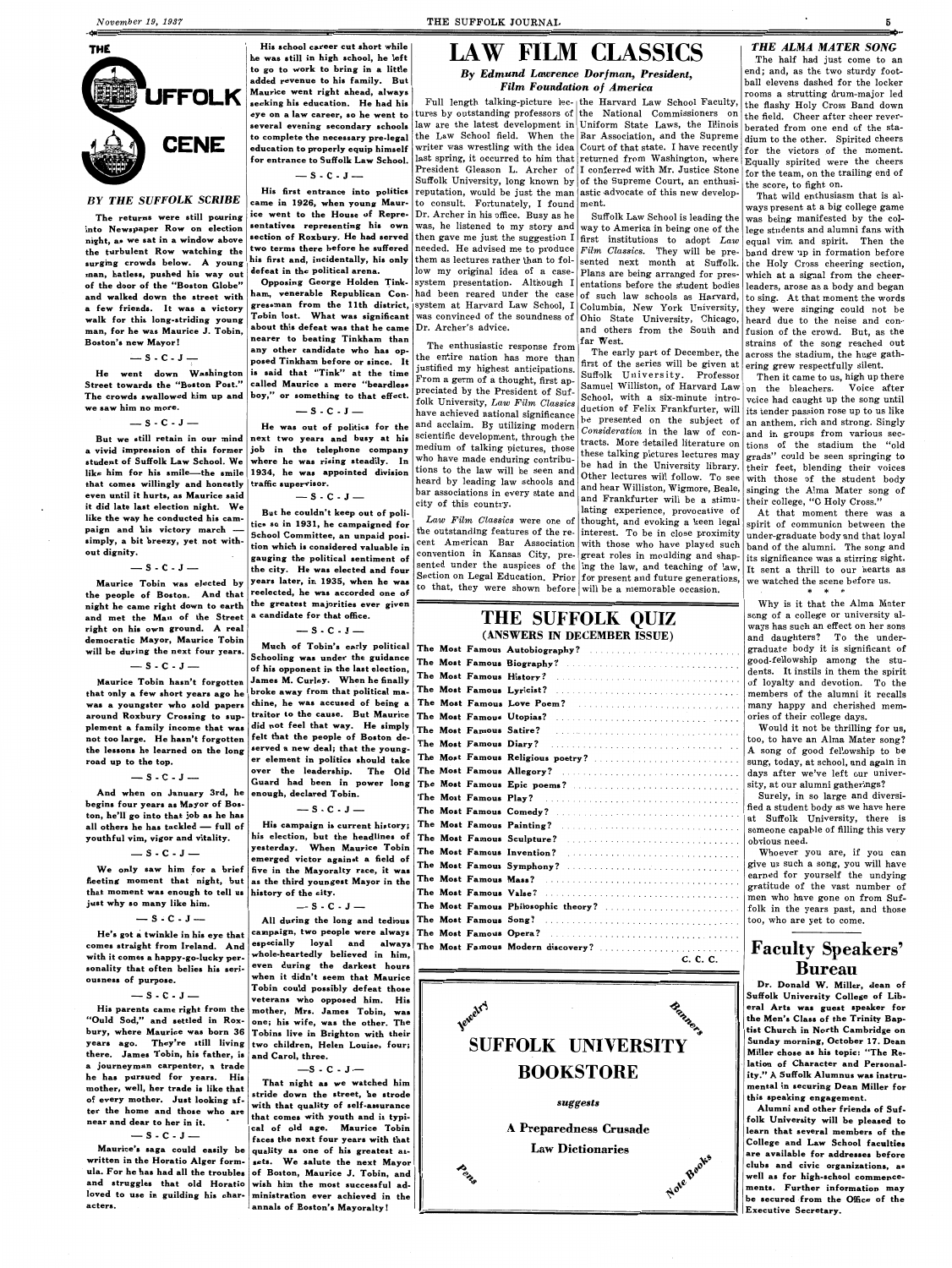6

#### **OPENING NIGHT**

It was only about four-thirty in the afternoon yet already a certain tenseness was discernible even in members of the office staff who, after hurried cups of coffee, had hastened to take their places at desks and tables arranged in strategic positions in order to insure smoothness in the last-minute details of registrations.

Through partitions of polished glass the new Executive Offices resplendent with creamy walls and drawn venetian blinds blending in perfect harmony, first met the eyes of the students. Light walnut desks and efficient-looking green file cabinets made complete this dignified, yet beautiful, setting.

Slowly at first, and then with increasing rapidity, students filed into the main office and grouped themselves three-deep about the desk of the Executive Secretary, each patiently, impatiently or apprehensively, according to the individual, awaiting his turn. One by one they presented their problems, had them quickly and efficiently ironed out and were sent on their way to the Bursar's Office.

Once again silence reigned throughout the building. Thus opening night faded into history.

\* \* \* \* On October 23rd at St. Thomas he's breaking down the morale of On October 23rd at St. Thomas  $\vert$  he's breaking down the morale of  $\vert$  be gone. He culture stand their Aquinas Church, Jamaica Plain, the whole team. They've got the curious looks any Professor John Griffin, a member idea they can't win without him. of the College of Liberal Arts fac-  $\left| \frac{\text{He's already desired}}{\text{heal}} \right|$  and said. His last race. How often ulty, was married to Miss Virginia ship, they think." Manning, daughter of J. P. Manning. Many members of Suffolk University staff and faculties attended both the wedding and the reception. \* \* \* \* the whole team. They've got the  $\begin{vmatrix} \text{cutoff} \\ \text{longer.} \end{vmatrix}$  The big night was here idea they can't win without him.  $\begin{vmatrix} \text{longer.} \\ \text{his last race.} \end{vmatrix}$  That was what Jock last one wasn't so hot but maybe this one will do the trick. Come over to Larry's. He isn't home now  $-$  just saw him going by  $\cdot$ and we can work it now. I'll tell<br>you about it on the way over.

"All I want to know is what this note in his dorm room and now<br>letter is all about. Don and I his coach thinks he's going to throw letter is all about. Don and I your little pal for you. Planted a note in his dorm room and now "Well, what, Don? I don't know letter is all about. Don and I ms coach thinks he's going to throw<br>het to do now. He was beeting found it on your bureau when we the race tonight. The kid's so darn found it on your bureau when we came in." sour at the whole world he won't be able to run at all tonight. Good "What letter? I don't know any- $\vert$  Luck.

Here new difficulties and an even greater throng confronted them, However, the ordeal of successfully filling out tuition slips and making payments to the Bursar at last overcome, only a trip to the Bookstore remained before reaching the classrooms. In the Bookstore were found all the necessary books for their courses and the refreshment in the form of gaily wrapped ????? so ardently desired after the **long**  journey about the building.

**KING OF THE CAMPUS By James F. Rand, J., '41 (You'll recall beginning this thrilling story in the September Journal.)**  "Well. Spill it," he cried out. "Jake, old pal  $-$ CHAPTER FOUR "What have I done now?" Everything's 0. K. We fixed "Easy, son," admonished Jock.

Now at last the students were headed toward the lecture halls and not a moment too soon for already it was nearly six o'clock. A trifle worried about reaching there on time the students hurried on, but to their great relief discovered that hall monitors were stationed along the way to guide and direct them. Thus at last they safely reached the haven of the classroom and there we left them expectantly awaiting the arrival of the professor.

In the early part of October, President Archer was elected to membership in the Old Colony Historical Society, Taunton, Massachusetts. Frank Luscombe Tinkham is President and Frank W. Hutt is Representing Secretary. The Taunton Historical Society is very active and is doing a great work in having historical points of interest in Massachusetts preserved for posterity.

The meal had been silent - the silence continued as each man became absorbed in his thoughts. Finally Jock broke the silence.

"We've got to get him out of this somehow. He's breaking up the team. You don't know those fellows like I do, Don. They've been moping around for days  $-$  ever since Larry got like this. I've told you, haven't I, how much the winning of this meet Saturday means to me? It means my job if I don't win." | gone out on the track to warm up.

Everything's all set. Throw the race Saturday and we'll give you the cash  $-$  \$1,000  $-$  one thousand

all sense of time and place. His ears heard nothing except the plodding feet of the runner in front of him. He studied Jake's back in front of him. Not a new thing for Larry but tonight he sensed something different, something that he never had seen before. Jake's shoulders had lost their old confident swing. They seemed weary and tired. Larry's steely eyes went down the figure of the **man in**  front of him trying to analyze his every movement. Jake's legs seemed to lack that old confidence they always had. Then Larry sensed, rather than heard, the gun announcing the eighth and final lap. He began to put on the pressure. He swung wide to pass Jake. Then swung in again as the two runners reached the bank. Around the bank they sped. Jake running like a scared rabbit knowing that

Larry sat in the Hudson College dressing room. He was alone. The rest of the team had dressed and "Can't you win without Larry?" Larry had come down to the dressing room when he knew they would bank the runners sprinted. A red "I thought so at first. But now  $\begin{bmatrix} \text{mod } n \\ \text{odd } n \end{bmatrix}$  be gone. He couldn't stand their cheeked Swede from Minnesota took last month." The starter raised his gun. The runners tensed themselves for the start. Bang went the gun and down the track and around the first command. The first three or four laps found the runners gradually stringing out. Each runner adapted Jock slammed the door leaving<br>stringing out. Each runner adapted Larry to himself. Swiftly, he disself ostracized and branded as a lege man. Let him set the pace. room to - Marjory. And now Jock believed it too. Worst legs off him. The two were so in- her loveliness. quitter by his friends and Margie. throw tonight's race. Fine coach they forgot the rest of the field. honey, I'm sorry  $-$  " Well, time to go out on the track now. Larry picked up his sweat shirt and pulled it on over his head. Then he headed for the arena floor. Up the long dimly lit corridor past the State dressing room. Wait a minute what's this? A piece of paper outside the door. Sometion, which was held in that city faced by the grimly accusing eyes grew hard and steely as he read for only one thing  $-$  to beat the queen. the note. the sidelines smiled happily at Don. man in front of him. He forgot  $-$ The End-

"Well?"

what to do now. He was beating him hands down. Then Jake said something to him. What I don't know. Larry shut up like a clam after the race. I couldn't get a word out of him. Darned if I know what we're going to do now," Jock said, his face lined with worry and despair, as he sat in Don's office at the *Globe.* •

thing about any letter."

"Is he coming to practice this afternoon?"

"Don't know. The only thing to do is to go down to the field and see. Get your hat Don and let's get going. Almost time for practice."

The two sped across the city in Jock's car, out of the busy downtown into the pleasant almost rural campus of Hudson College.

An hour later, Don was standing on the side of the outdoor board track where twenty or thirty youths clad in brief, scanty track suits scurried about. Jock wandered about giving this one and that directions casting, now and then, an anxious eye towards the field house door where he hoped Larry would emerge.

But as the sun sank lower and lower in the west, sending deeper and deeper purple fingers across the field, Larry did not come.

\* \* The two men walked across the campus into the campus restaurant, the "Golden Grill." Seated in one of the booths, Don and Jock ate a melancholy supper. After the meal, both lighted up  $-$  Don his cigarette which he smoked in short nervous puffs  $-$  Jock, his battered old briar.

In answer, Jock merely handed him the letter he had been holding

in his hand.

The puzzled youth took it and

read:

"Dear Larry:

berries.

Go to general delivery Monday and you'll find the money in a box registered under the name of Hor-

ace Coffin.

Don't fail us, kid, or it'll be too

bad for you.

Yours to *success,* 

**TOMMY."** 

"Jock, you don't believe I'd do a

thing like that?"

"What else can I believe? I find that letter in your room. How do I know you didn't throw those

races?"

From the office of the *Herald Evening Express,* Portland, Maine, **an** announcement was issued that Carroll A. Lake, chief of the Copy Desk of the *Christian Science Monitor* and a member of the faculty of the Suffolk College of Journalism was the speaker before the 6th semi-annual meeting of the New England Daily Newspaper Composing Room Executives' Associa**during October.** 

 $\pmb{*}$  $\ast$ 

The coach stopped him curtly with a wave of his hand, "No excuses, Larry. I know now what's been wrong with you before. I can't forget that. I'll let you run Saturday but just for old time's sake. I'm not counting on you for points. I don't count on quitters and fellows that throw races. But it's the last race of your college career as far as I'm concerned." Jock and Don walked out of the room slamming the door behind

to open the door and find himself thing made him pick it up. His eyes It didn't help his frame of mind of Jock and Don.

he had to hold off Larry. Larry then put on the steam. He went past Jake and began to open up a lead. Jake drew near again and leaned forward. His tortured lips moved. Larry's stride faltered for a minute then once more he began to draw away. The two runners, only feet apart, sped around the curve and into the stretch. Then with the crowds cheering him on, Larry opened up and headed for that finish line. Would he never reach it? It seemed tantalizingly far away. Nearer and nearer he came. Where was Jake? Why didn't he pass him. Well, Larry had done the best he could. He'd keep on. He strained his body forward. Forward to meet the tape. And then as he hurleq himself across the finish line, everything went pitch black to him.

letter in his hand, like a man in a dream. His eyes stared unseeingly at the door. And then suddenly he flung himself across the bed. Great sobs shook his husky frame. His hands knotted and unclenched as he buried his face into the bed

sobbing out his grief.

"But  $Jock - Jock -"$ 

CHAPTER FIVE

JOHNNY."

The handwriting was the same as the note Jock had found in his room. Larry stood there for a moment. So Jake Hurley was behind this. But why should Hurley try to fix him so he couldn't win the race. Jake could beat him anyway. He had never beaten Jake before. Suddenly a great light dawned on Larry. If Jake went to such measures it must be because

he was scared of Larry. Larry bounded down the corridor, the note in his hand. He'd show it to Jock and everything would be all right. Out into the arena he sprinted. The track was filled with colorfully dressed runners warming up between events. There was Jock across the track. Larry ran over to him. "Jock - $Jock - "$  he sputtered trying to get his breath. Jock looked queerly at him and then walked away. Larry's spirits sank at this. Then he squared his shoulders. Nobody believed in him. But he'd show them. He'd win the race tonight and then laugh in their faces.

\*  $\star$ The runners in the conference mile were in their places. It was the last event of the program. State and Hudson were tied at 37 points. On the outcome of the mile depended the outcome of the championship race. Larry was the only Hudson miler in the race while State had two, Jake and Harry them. Larry stood there with the Hurliburt both certain of placing. Larry was full of confidence. Jake was scared of him. He'd beat him tonight. He ran up and down limbering up his legs. Then the starter ordered the men to their places. Six men were entered in the race. True there were more milers in the conference but only those who were outstanding were allowed to compete to keep the race fast and not hamper the favorites.

#### CHAPTER SIX

Larry lay on the rubbing table. Jock was rubbing smelling salts under his nose. Slowly he began to rouse himself. Larry opened his eyes to look into the smiling face of Jock. "I did my best, coach," he murmured sleepily.

"Sure you did, Larry. I'm proud of you."

" $But - but -"$ 

"Listen you fool. Don't you know you beat Jake Hurley by twenty yards? You ran him off his feet."

"You mean it, coach?"

"Sure; now listen, young fellow; you get dressed and get out of here. There's somebody outside waiting for you."

"But those letters, Jock."

"Listen, Mug, Don and I wrote those letters so you'd come out of your day dream and you can beat Jake Hurley. All you needed was a little inspiration. Now get dressed, for the lovva Pete, while I go out and get congratulated on winning the conference title. Lord knowns I need congratulations after putting up with you for the

ship, they think." he had values into the number of the pace. Larry  $\kappa$  here  $\kappa$  robed, took a shower, and then The got an idea, Jock. The not like this. He hadn't seen him- matched the pace of the State Col- dressing himself rushed out of the had said. His last race, How often himself to the pace. Larry kept  $\frac{\text{pair}}{\text{height}}$  to himself. Swiftly, he dis-<br>he had visioned his last race. But behind Jake. Stride for stride he robed, took a shower, and then When the time comes I'll run the She stood there, breath-taking in legs off him. The two were so inof all Jock thought he was going to tense in their personal battle that "Larry, if you'll forgive me, he is — doesn't have any faith in a So absorbed were they that Larry Larry crushed her to him and guy. Hits a guy when he's down. and Jake didn't know that they murmured, "Honey, of course were drawing away from the field. you're forgiven."<br>Neither heard the shrieking of the But their moment of idyllic hap-Neither heard the shrieking of the But their moment of idyllic hap-<br>fans as they watched the two run-<br>piness was shattered as a yelling, fans as they watched the two run- piness was shattered as a yelling, ners set a killing nace. Jock on shouting crowd of students came ners set a killing pace. Jock on shouting crowd of students came the sidelines smiled happily at Don. down the corridor and grabbed "If he'll only keep it up, Don, he'll Larry. Up on their shoulders he run Jake into the ground. Jake went. And Margie too. Larry was never ran that fast before." again king of the campus. And Larry ran grim lipped,  $-$  ran as somebody said, Margie was his

Larry, as he ascended the narrow stairs to his dorm room, wasn't in very good humor. Margie still refused to see him. Last night, he had seen her out with Jack Leonard, the baseball captain. Everyone a voided him.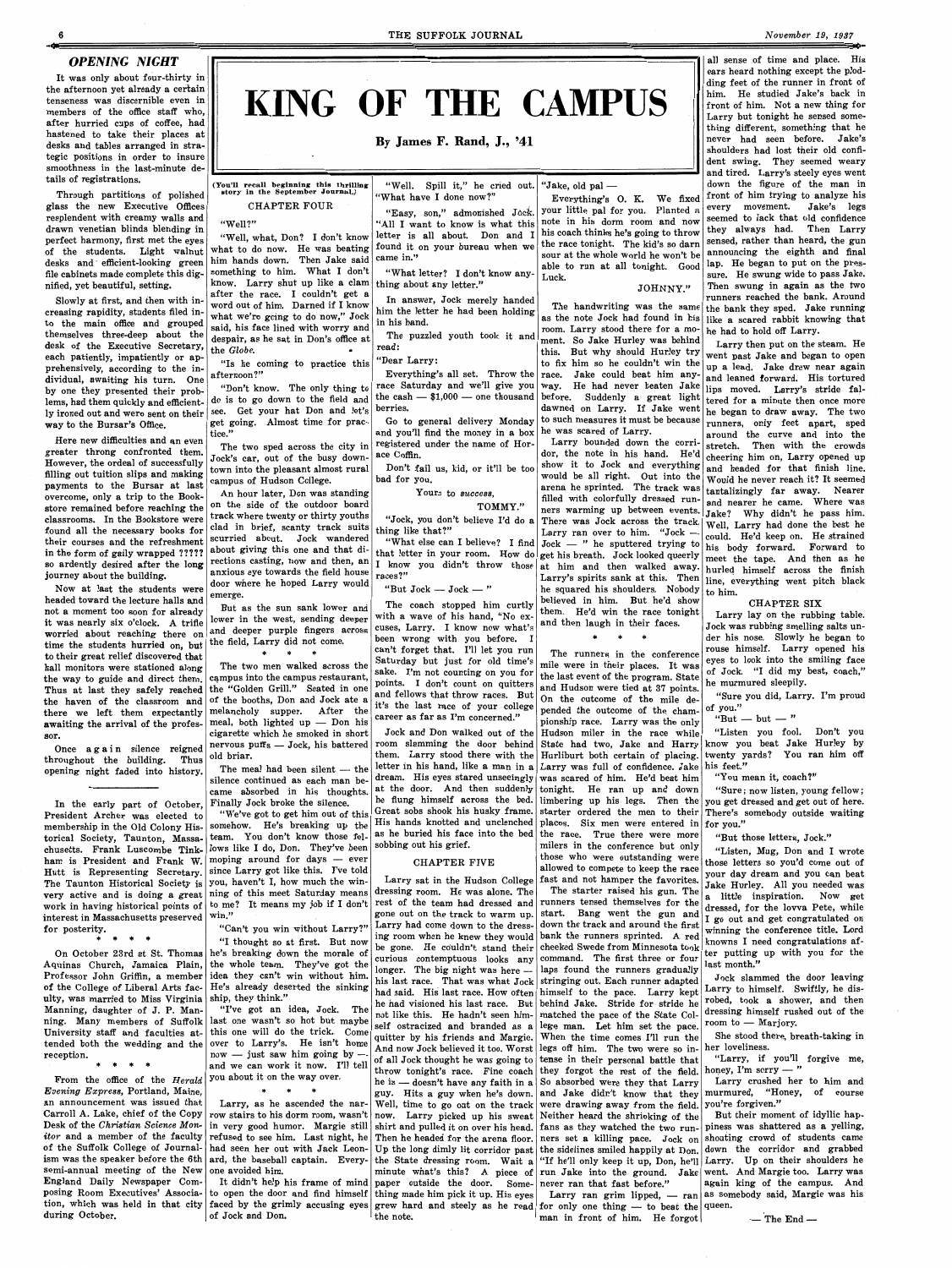It is nice lying here on the green grass, warm from the caressing of the October sun. Nothing to do but lie there and watch the people who move along the weatherbeaten concrete sidewalks that **MARS-Hello Devil.** cross the far-stretching greens-<br> **SATAN—Speak up, what do you want?** Very busy day today.<br>
ward.

 $-:-:-$ 

## **Rendezvous With The Sun**

#### THE SUFFOLK JOURNAL

# **EVEN SATAN HESITATES**

People move along the sidewalks, not briskly but with the casual and delightful air of eventually getting there but not caring too much when they do. Over across the grass, a group of boys spring into life, silhouetted against the blue of the sky, and then merge into a tangled mass as they practice the play that is going to knock the football team from the next block off their feet when they meet to decide the neighborhood championship.

- SATAN-I could use a few more lost souls. Some of my fiends are **loafing, damn them** I
- **MARS-Listen to what** I **have to say, and you'll have more business than you can handle.**
- **SATAN-Tell me what you know.**
- **MARS-How about you giving me more power on earth so that** I can **have some real fun with human beings?** ·

Down the grassy slope, your gaze wanders to that muddy little stream that has so many bends in it that you wonder if it knows where it is going. A duck lazily swims across its placid surface and then disappears **in a** flip-flop that leaves only the webbed feet above the turbid surface. Cute, isn't he?

 $-:-:-$ 

 $-:-:-$ 

- MARS-Yes, I hate idleness; it ruins the glamour of my trappings. SATAN--No, there's no need for it; small battles are better than big ones for me.
- MARS-But, Satan, **think** of **M.E, haven't** I **got feelings?-Why** do you frustrate **MY desires?**
- SAT AN-Listen, **Mars, what** I **say goes-no more world wars,** do you **understand?**

And then along the path comes a nursemaid with a child, quite nicely dressed, tagging on behind. Just like the kid next door, 'cept for a few additional frills and ruffles. It's quite late now-the sun is beginning to curve nearer and nearer toward that backdrop of modern apartment buildings which somehow don't seem to disturb the ruralness of your rendezvous with the sun.

 $-:-:-$ 

**MARS-I've got an idea that will bring in more customers.** 

**SATAN-What do you mean?** 

**MARS-I'm getting old, you** know. and I **have** seen all **there is to see about wars, but** I **hear that the human fools on the earth have**  invented new kinds of war machinery and I would like to see how they work.

SATAN-Don't the battles in Spain and China satisfy you?

MARS-No-they're just a few killings, a mere trickle of blood, and a small number of splattered bodies—not even a luncheonette for five years. me. I want something BIG, **grand,** colossal, world-shaking!

SATAN-You always want to be busy, eh?

MARS-Satan, **you weren't like this before; what's the** matter?

SATAN-I'm merely **thinking about** my **future business,** that's what.

- MARS-Don't I guarantee **that** I'll **make this** old **stand so** busy that you'll have a booming business for a long, long time to come? Think of **the millions** of **people** who'll **crowd** in here·! Why you won't **have** room **to handle** them all!
- SATAN-That's exactly where you are wrong, Mars-millions of people will be killed in a world **war, but those** millions will not come here!

**MARS-Shat** do you mean? They've **always** come here, haven't they?

**MARS—What's that? Wednesday, November 3rd, Wednesday, November 3rd, Wednesday**, November 3rd, rent season. The meeting was called to order by President Bonney, and after a short business session the evening was given to entertainment. The beginning of the One Act Play Contest was announced, details of which may be found elsewhere in this paper.

SATAN-They **used to, but** not **today. My agents** tell me that the children **and women and some men killed in Spain and China**  have **all flown to Heaven. And what have** I **got? Just a few**  soldiers—I tell you, Mars, business isn't what it used to be on of the splendidly organized science the battlefields **for me.** 

**MARS-How about** the **last war?** 

you just as it always has, even SATAN-I got a few souls, but most of the dead went to Heaventhat's the prevailing situation today. CONTEST PLANNED

**SATAN—This: BEFORE, when battles were fought with swords, those** marked the first meeting of the curwho were killed were sinners and they had lived long enough to be eligible for hell. TODAY, however, it is the opposite: babes and innocent men and women are killed by gas and bombs before they have a chance to realize the joys of sin and the possibilities of hell. What is the net result? Whereas, before, the dead dropped down to me, now, the dead are carried up to Heaven. In other words: more wars,---less people come to hell and more people go to Heaven---the competition is too great; I can't stand it.

The writer offers this apology for his failure to turn in an article on chairs, requested of him for last month's *Journal.* In defense, however, he pleads monomania as to the subject. During the past month individually and collectively to that habit? For that matter, **COLLEGE SCIENCE DEPARTMENT** 

One of the many notable appointments in recent years to the faculties of the various Suffolk schools is that of Dr. Albert L. Delisle, who has been named to the important post of head of the science department of the Suffolk College of Liberal Arts.

Professor Delisle is a graduate of Rosary High School, Holyoke, Mass., and of the Massachusetts State College, from which he received his B.S. in 1932. Harvard gave him the **A.M.** in 1933 and the Ph.D. in 1937. He has served as an instructor in general and advanced biology and botany at Har-

SATAN--Well, you can have a few skirmishes now and then--but **nothing big-remember I've got a fairly good business here, and**  I **don't want any depressions!** 

An extremely active and capable man in his field, Dr. Delisle has been honored with membership in Phi Kappa Phi and Sigma Xi, honorary societies. He is also affiliated with the Kappa Epsilon Fraternity, the Harvard Botany Club, the New England Botanical Club, the American Association for the Advancement of Science, the Harvard Faculty Club, and the *A merican Journal of Botany.* 

Dr. Delisle will have as his assistant here at Suffolk, Mr. Ben- spicuous success in this field. jamin F. Kulilius. Mr. Kulilius has attended the Wyoming Seminary, the University of Chicago, Boston University, Tufts College, and the Harvard University Summer School.

The instructors and students alike are anxiously awaiting the completion of the wonderful new laboratories that will be the heart location for headquarters for the program soon to be put into operation.

#### **Eminent Scientist | Alumni Notes To Organize Science Curricula DR. DELISLE OF HARVARD IS CHOSEN TO HEAD Frank M. Deering Appointed Judge**

You came down here to toast yourself in the rays of an Indiansummer sun. The place pleases though you have been here many times before. You remember when you first saw it. Nineteen thirtytwo's quite a few years ago, isn't it? Funny-five years can seem so ancient in this modern world of ours.

 $-:-:-$ 

vard and at Radcliffe for the past Stacey, Suffolk '22 on October 29, The sudden death of Stephen L. 1937, deprived the Massachusetts bar of an able practitioner. Mr. Stacey died of heart disease while returning from a business trip **to**  Washington, D. C. He was valedictorian of his class at Suffolk, the class of which National Commander of the American Legion, Daniel J. Doherty, was president. Mr. Stacey was employed in the Bureau of Internal Revenue while attending Law School. He specialized in tax cases during his fifteen years of practice, winning con-

 $-$  S - L - S  $-$ 

**MARS-Have you got any statistics on that statement?** 

**SATAN-Yea, and what's more, since you're spoiling my business, I'm** 

i.<br>**5**—And I'm not going to do anything?

The first and featured entertainer was Miss Priscilla Fortesque of the Yankee Network. In a very interesting and charming manner she revealed the intricacies of sound effect obtained in the broadcasting studio. Later Miss Fortesque presented three most amusing skits which kept her audience roaring with laughter.

The wind is becoming a little cooler. Over there the art museum is emptying itself of sweethearts, art students, and just people. Closing time. Even the custodians of its silent corridors and **going** to put you on relief. tomb-like rooms have to eat, you remember.

#### *To the Editor:*

**MARS-You're the boas, Satan! (Exit).** 

the subject. During the past month  $\begin{vmatrix} 5 & 0 & 0 \\ 0 & 0 & 0 \\ 0 & 0 & 0 \end{vmatrix}$  words to break world. It seems far away from A gnawing feeling tells you that up now, as father and husband you too must eat. Just a habit, come home to supper from the ano" Robinson was given over the world. It seems far away from you, but now and then the honk- broadcast. There were "Questions"

A "Fireside Farce" by "Del-"mike," and from then on the entertainment took the form of a

|                                     | 1500 chairs, faithfully watching breathing's just a habit. Perhaps     |                                                                                                  | ing of the horn of an impatient and Answers from the Audience," ploring the Way of Christ." Presi-  |                                                                                                        |
|-------------------------------------|------------------------------------------------------------------------|--------------------------------------------------------------------------------------------------|-----------------------------------------------------------------------------------------------------|--------------------------------------------------------------------------------------------------------|
|                                     | herd over them and protecting $\vert a$ walk intown will make your ap- |                                                                                                  | driver breaks into your reveries. conducted by Curelli, and followed dent Archer spoke on "Law as a |                                                                                                        |
| them from the evil designs of       | petite even keener.                                                    |                                                                                                  | Discordant horns on these cars of by music. Miss Josephine Cambria $ $ <i>Profession.</i> "         |                                                                                                        |
| painters, plasterers, plumbers,     |                                                                        | today!                                                                                           | rendered several soprano solos,                                                                     | $-S - L - S -$                                                                                         |
| pranksters and perambulating la-    | $-$ : $-$ : $-$                                                        | $-:-:-$                                                                                          | which were very much enjoyed.                                                                       |                                                                                                        |
| borers.                             |                                                                        |                                                                                                  | She was accompanied by Povich at                                                                    | On October 14th, Hon. Guido                                                                            |
| In carrying on this all impor-      | So along the graveled pathway<br>you stride. You find shortcuts are    |                                                                                                  | You go over the little bridge the piano. Later the whole house                                      | Segra, Italian consul of Massachu-                                                                     |
| tant mission the writer has by aid  | impossible, for this muddy little                                      |                                                                                                  | where the footpath joins with the joined in an old-fashioned com-                                   | setts, representing the Italian Gov-                                                                   |
| of brawny arms and tireless legs,   | stream, with its pond lilies and                                       | roadway of the autoist and now munity sing.                                                      |                                                                                                     | ernment, tendered a formal ban-                                                                        |
| stomped indoors, dashed outdoors,   | grassy banks shielding its ducky                                       |                                                                                                  | you've reached the city again. The   "Shays' Rebellion," a one-act                                  |                                                                                                        |
| staggered upstairs, reeled down-    | tenants, will take an odd notion to                                    |                                                                                                  |                                                                                                     | bright lights of a restaurant greet radio sketch, reminiscent of the quet to Americo Fusco and Michael |
| stairs, swayed in rooms, and        |                                                                        |                                                                                                  | you, and the smells of food within Revolution, was produced by mem-                                 | F. Stella, Law School, '37. They                                                                       |
| weaved out again with these das-    | curve in the most unexpected<br>places and block your labor saving     |                                                                                                  | make you discard thoughts of the bers present. After that with                                      | successfully passed the Massachu-                                                                      |
| tardly quadrate chattels. Add to    |                                                                        |                                                                                                  | pleasant afternoon which you have chairs pushed back, the Playmakers                                | setts Bar Examination this sum-                                                                        |
| this the pleasure of chasing a dust | ideas.<br>$-:-:-$                                                      | spent on the Fenway. But late turned to dancing.                                                 |                                                                                                     | mer and were sworn into practice                                                                       |
| cloth over their surface and ap-    |                                                                        | tonight you'll wake up and, per-                                                                 | Miss Esther Newsome, director                                                                       | before the Supreme Judicial Court                                                                      |
| plying a bit of polish now and      |                                                                        | The sun is almost down now. haps, you'll think again that the of extra-curricula activities, was |                                                                                                     |                                                                                                        |
| again and again and-The Defense     |                                                                        |                                                                                                  | The apartment buildings etched Fenway is a pleasing note in el- well pleased with the enthusiasm    | of Massachusetts on November                                                                           |
| Rests.                              | against a roseate sky, are lighting derly-modern Boston.               |                                                                                                  | shown at the first meeting.                                                                         | 3rd.                                                                                                   |
|                                     |                                                                        |                                                                                                  |                                                                                                     |                                                                                                        |

7 **;-c, ••** 

On October 17, 1937, Frank M. Deering, ex'30, was added to Suffolk's growing list of judges in Maine. Judge Deering with his brother, Gardiner Deering, came to Suffolk Law School from Bath, Maine, in September 1925. They lived on Beacon Hill during their student days and were familiar figures in our corridors and library. Both the Deering boys passed the bar in Maine before graduation from Suffolk and have since been actively engaged in practice in their home state.

#### **STEPHEN L. STACEY, '22**

Representative Hubert L. Mc-Laughlin spoke before a newly formed Suffolk University Club of Lowell, which held its October meeting on the 28th in the Lowell Y.M.C.A. At the meeting a committee was appointed to consider Lowell Suffolk University Club. Members of the committee were John O'Connor, Joseph Tansey, Thomas Arlington, and Alexander Kokinokos.

#### $-S - L - S -$

Theodore E. Stevenson, professor of real property in the Law School, takes great pleasure in announcing that if the Legislature of Massachusetts in its wisdom had not abolished common law courtesy except as it existed prior to January 1, 1902, he would have been entitled thereto as of October 8, 1937 - Phillips House 7 lbs. 11 oz. girl. - Congratulations, Ted!

 $-$  S - L - S  $-$ 

On October 26th, President Archer was invited to be a guest of the Mystic Circuit Epworth League at an Institute held during that week at the First Methodist Episcopal Church, Otis Street, Medford, Massachusetts. The theme of the Institute was *"Ex-*